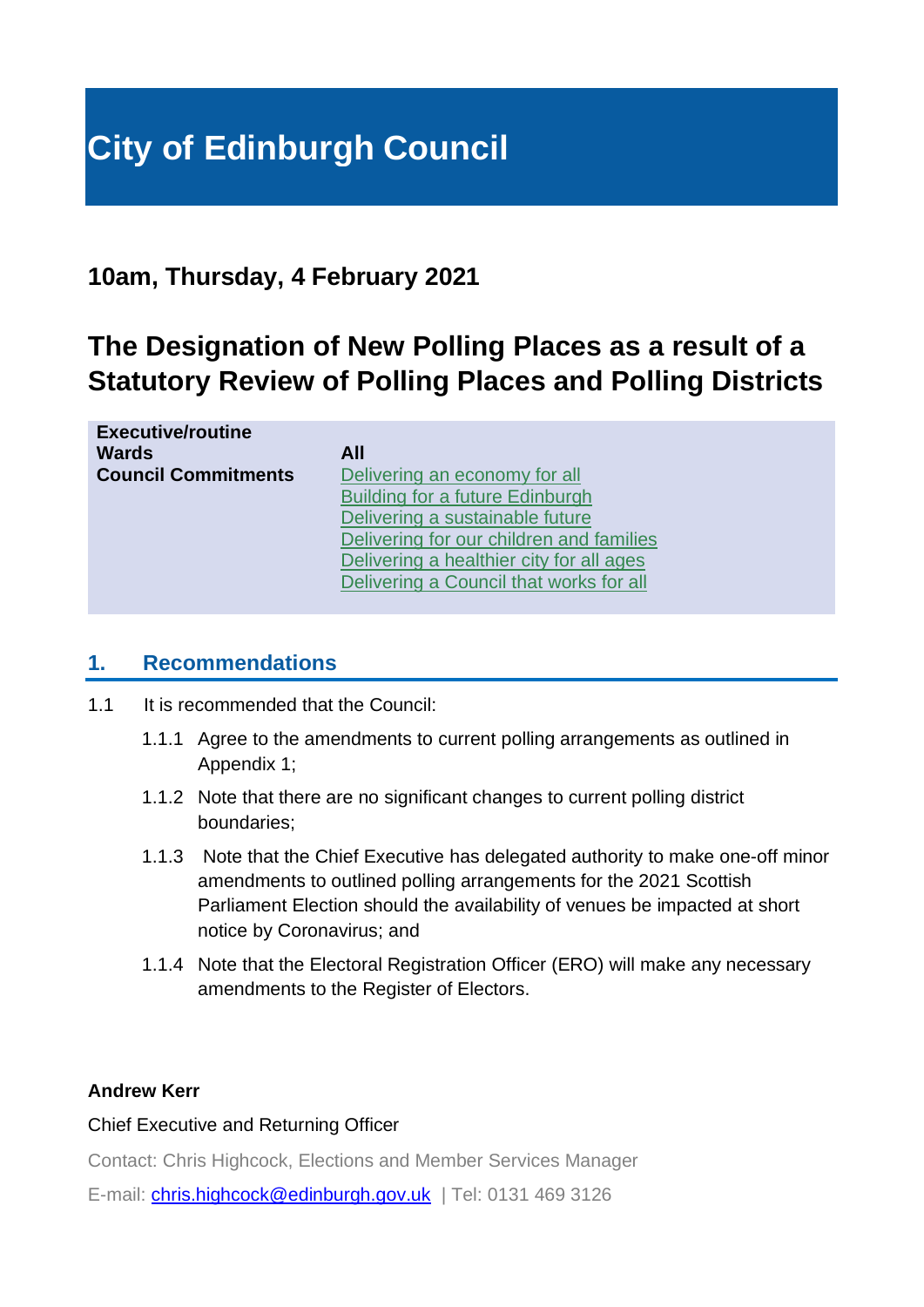**Report**

# **The Designation of New Polling Places as a result of a Statutory Review of Polling Places and Polling Districts**

### **2. Executive Summary**

2.1 This report seeks the Council's approval for the proposed changes to UK Parliamentary polling places within the City of Edinburgh local government area following the completion of a statutory review as per Section 18(c) of the Representation of the People Act 1983.

### **3. Background**

- 3.1 Section 18(c) of the Representation of the People Act 1983, as amended places a duty on local authorities to review the UK parliamentary polling districts, polling places and polling stations in their area on a regular basis with an initial review to be carried out between 1 October 2013 and 31 January 2015 and subsequent reviews to be undertaken within a period of 16 months commencing on 1 October every fifth year thereafter.
- 3.2 The location of proposed polling districts and polling places is the responsibility of the City of Edinburgh Council and the location of polling stations within polling places is the responsibility of the Returning Officer. However, for the purposes of this review, all aspects of the process have been undertaken jointly.
- 3.3 The scope of this review does not cover parliamentary or local government boundaries as these are the responsibility of the Boundary Commission and Local Government Boundary Commission for Scotland respectively.
- 3.4 A full review of polling arrangements for Edinburgh was completed in 2013 with polling arrangements agreed by Council on 12 December 2013. There was an interim review in 2016 as a result of the City of Edinburgh (Electoral Arrangements) Order 2016 which increased the number of councillors in the city and modified some ward boundaries.
- 3.5 A review for Edinburgh should have been completed between 1 October 2018 and 31 January 2020. The intention was to complete the review within the second half of 2019, with revised arrangements being agreed by Council in December 2019. There were two major unscheduled electoral events in 2019, the European Parliamentary Elections and the UK Parliamentary General Election the delivery of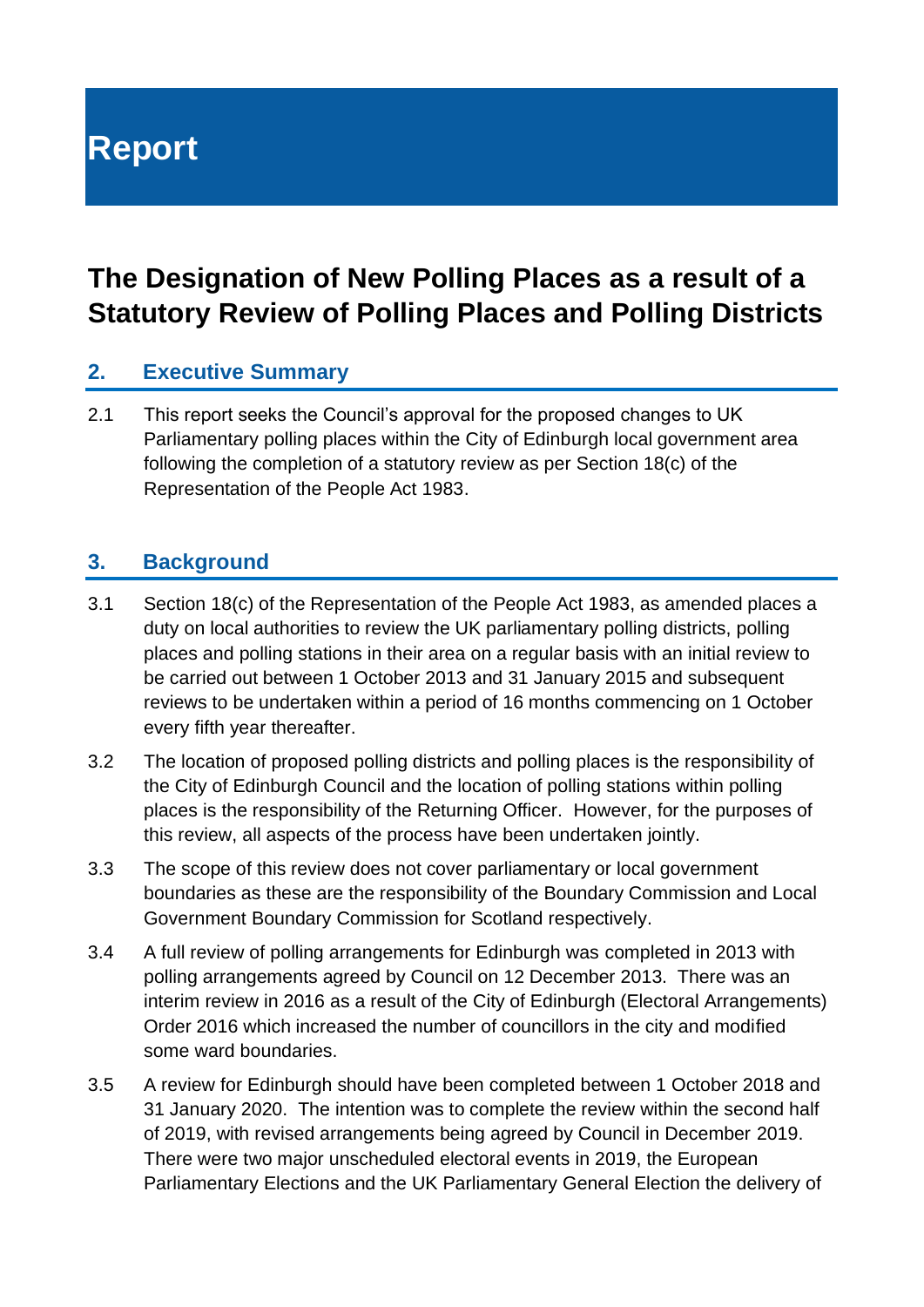which meant that there was not sufficient capacity or opportunity to complete the review to schedule. The review was therefore initiated in February 20

### **4. Main report**

- 4.1 The aim of the review is to ensure all electors in the City of Edinburgh have as reasonable facilities for voting as practicable and to ensure that so far as is reasonable and practicable, the accessibility needs of electors who are disabled have been considered when designating polling places.
- 4.2 Local authorities have a duty to divide their area into polling districts and to designate a polling place for each district. The aim is to ensure the optimal facilities for voting in terms of location, accessibility and capacity of the building, to support turnout in electoral events. Arrangements should support participation in the political process.
- 4.3 Council on 21 November 2019 agreed a motion that required this review to consider the current use of schools as polling places as well as the opportunities to reduce or eliminate their use in time for the 2021 Scottish Parliament and 2022 local government elections.
- 4.4 The public consultation phase of the review commenced on Tuesday 7 July 2020 and concluded on Tuesday 4 August 2020. The consultation document was published on the City of Edinburgh Council website on the consultation Hub. Representations were welcomed from all interested parties, including any person or body with expertise in access for persons with any type of disability.
- 4.5 In addition, as part of the consultation process the Returning Officer issued the consultation document to a wide range of consultees including Elected Members, MP's, MSP's, Community Councils, local disability groups and parent councils in schools. Consultees were asked to comment on the existing polling scheme and on the draft proposals which were detailed in the consultation document.
- 4.6 99 comments were received through the Consultation Hub and directly by email. These have been reviewed and their suggestions considered in the proposals.
- 4.7 A polling district is defined as the geographical area created by the sub-division of a constituency or ward into smaller parts. In Scotland, each electoral area must be divided into two or more polling districts unless there are deemed to be special circumstances.
- 4.8 There have been no significant changes in polling districts electorates in the years since the last review and none are anticipated in the next five years. Major residential development or the cumulative effect of smaller developments is normally the most significant factor affecting the size of the electorate in a particular area. However, what development there has been in recent years has not significantly affected any polling districts as yet, although developments in future years will have an impact requiring further review.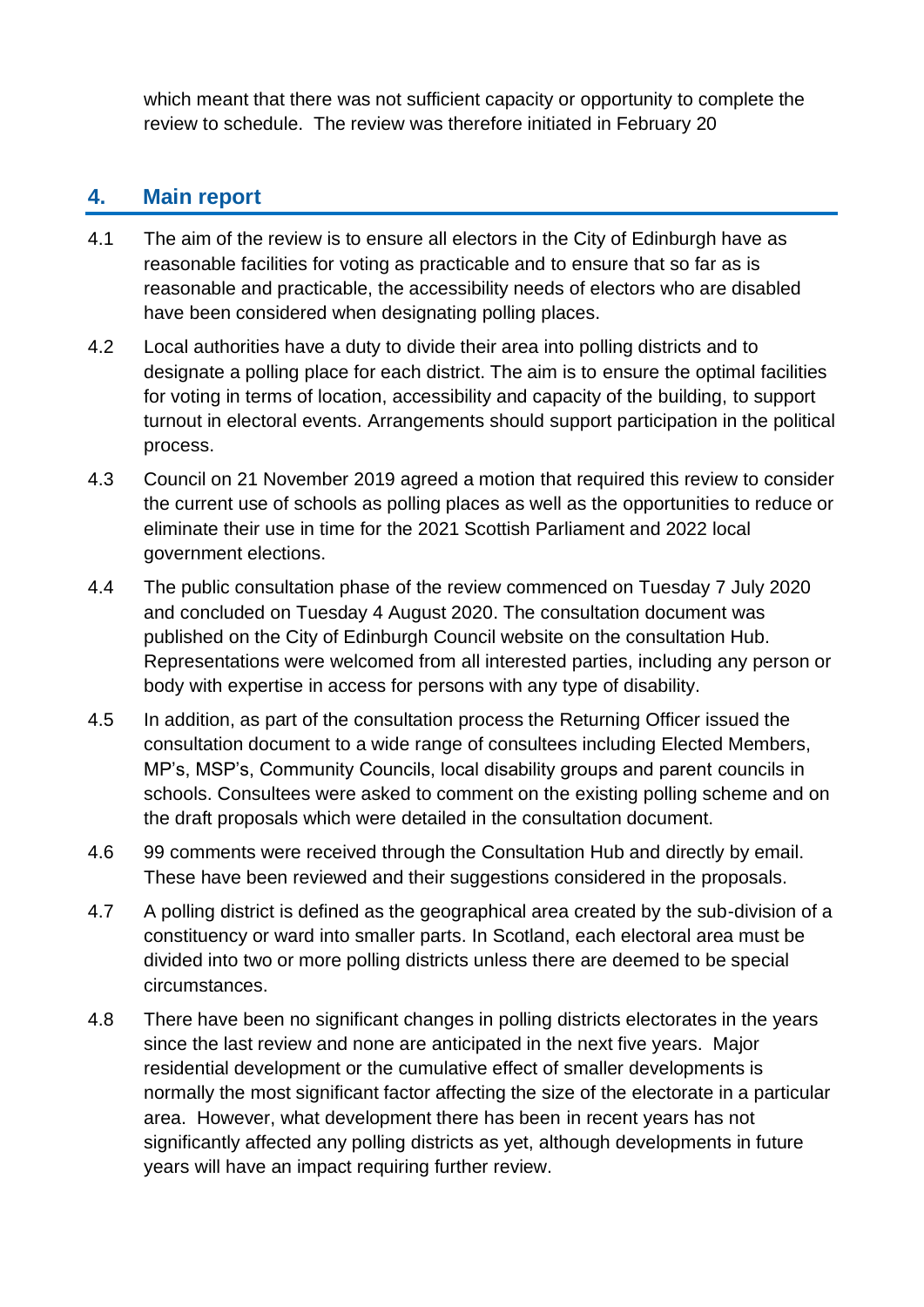- 4.9 It is considered that the current polling districts in the City of Edinburgh are generally reflective of the needs of voters in the local government area and therefore no amendments to the current boundaries are being proposed.
- 4.10 In conducting the review, members of the Election team visited a number of existing and proposed venues. They completed accessibility checklists which were subsequently submitted to the Returning Officer for consideration when drafting the final proposals contained in this report.
- 4.11 This review considered a range of data including:
	- Experience of the current polling arrangements in recent electoral events;
	- Feedback from polling staff;
	- Comments and complaints from voters;
	- Advice from the ERO with respect to anticipated changes in the electorate;
	- Proposed housing developments in the City from the Housing Land Audit & Completions Programme 2019;
	- The request to review and minimise the use of schools as requested by the 21 November 2019 motion to Council;
	- Potential need for new school buildings; and
	- Cost of polling place hire.
- 4.12 Alternatives were considered for each of the primary schools that are currently used as polling places to take account of the 21 November 2019 Council Motion. The proposals are shown in Appendix 1. A number of changes are proposed including moving polling places out of 10 of the 35 primary schools that are currently used. Where any change is proposed it has been intended to improve the location, accessibility or capacity of the polling facilities. A number of schools are retained where there are no suitable alternative premises in the area.
- 4.13 As a result of the Coronavirus conditions the election team are having to review all polling facilities to ensure that polling can be undertaken safely, using guidance from the Electoral Management Board for Scotland and the Electoral Commission. As a result of this review there may be further changes required which will be reported to Council.
- 4.14 The Returning Officer will continue to keep the use of schools as polling places under review and will make further recommendations as and when alternative venues are identified.
- 4.15 The Returning Officer's final recommendations for the designation of Polling Districts and Polling Places in the City of Edinburgh are contained in Appendix 1
- 4.16 The outcome of this review, along with the original Notice of Review, the consultation documents and all correspondence and representations received will be made available on the Council's website as required by Schedule A1 of the Representation of the People Act 1983.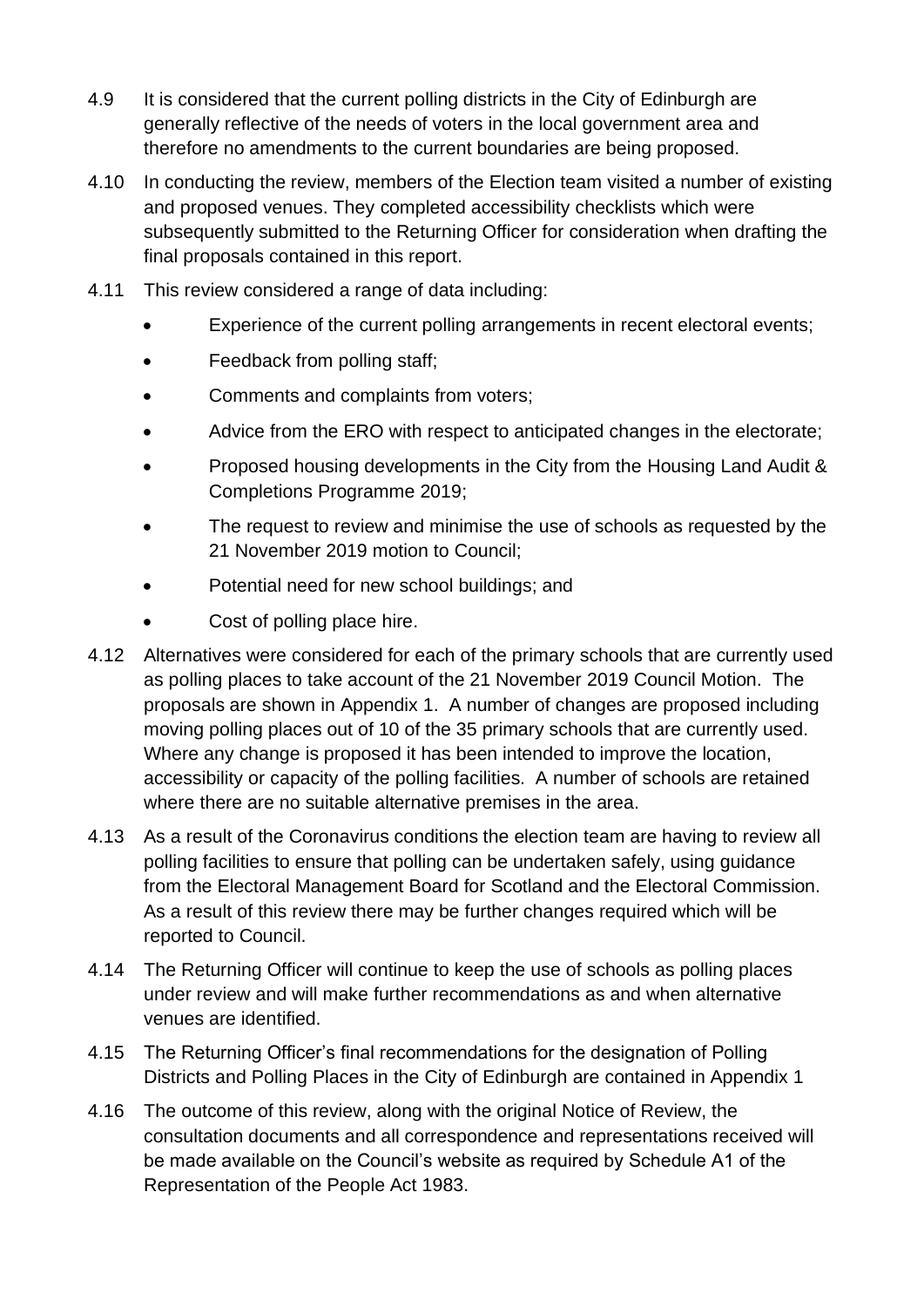- 4.17 Following the conclusion of this review, certain persons have a right to make representations to the Electoral Commission regarding the designation of polling districts and polling places. The Commission will only consider representations on the following grounds:
	- The local authority has failed to meet the reasonable requirements of the electors in the constituency, or a body of them; or
	- The local authority has failed to take sufficient account of accessibility for disabled persons of a polling station within a designated polling place.
- 4.18 Representations based on any other premise will not be considered. Full details of the Appeals Process are contained in Appendix 2.

### **5. Next Steps**

- 5.1 If Council approves the proposals in Appendix 1 then these will be the designated polling places to be used in elections until the next formal review. Decision is needed by the end of February to allow the ERO to produce poll cards in support of the scheduled Scottish Parliament Election on 6 May 2021.
- 5.2 In preparation for the Scottish Parliament Election and in recognition of the pressures resulting from the current Coronavirus pandemic the Election Team are continuing to review all polling facilities to ensure that they have the capacity to accommodate the required polling stations given the additional hygiene and physical distancing required. This is being reviewed in the context of guidance from the Electoral Management Board for Scotland, the Electoral Commission and Public Health Scotland.
- 5.3 It is anticipated that in order to minimise the potential for queues at polling places due to the limited capacity as a result of Covid restrictions there may be a direction from the Convener of the EMB to limit the number of voters allocated to each station. This may require a review of facilities in some cases.
- 5.4 Council is asked to note that the Chief Executive has delegated authority to make one-off minor amendments to the outlined polling arrangements for the 2021 Scottish Parliament Election should the availability of venues be impacted at short notice by Coronavirus. This will allow changes to be made quickly given the anticipated pressures that may be faced.

### **6. Financial impact**

6.1 There may be a small increase in hire costs for venues resulting from the proposals contained in this report. This is especially the case where we are moving out of schools. However, it should be noted that these costs are met by the Scottish Government or UK Government for all Parliamentary elections and the Council are only required to meet these costs for local government elections.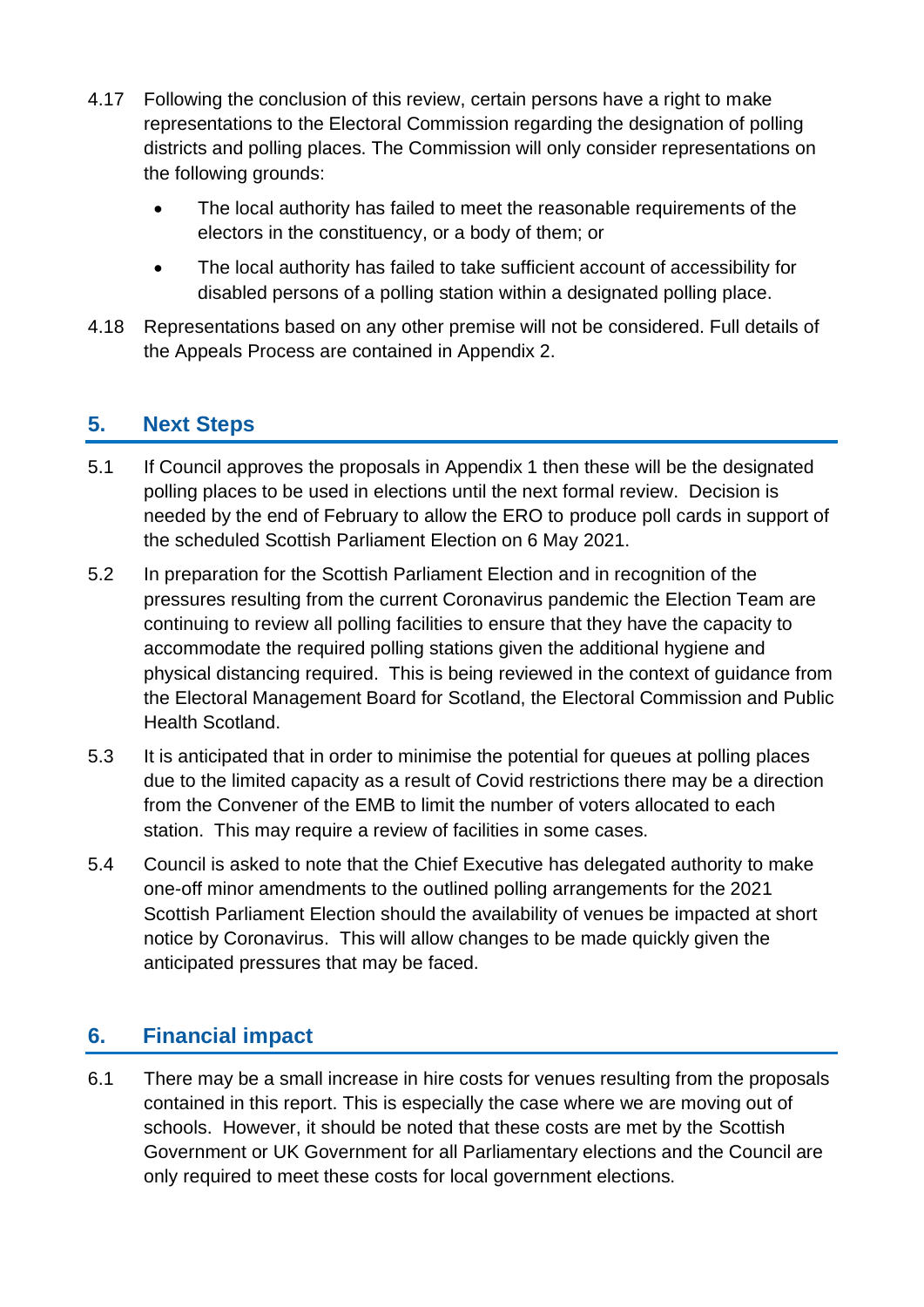### **7. Background reading/external references**

- 7.1 The background papers, as defined by Section 50D of the Local Government (Scotland) Act 1973 (other than any containing confidential or exempt information) which were relied on to any material extent in preparing the above report are:
	- 7.1.[1Schedule A1 of the Representation of the People Act 1983.](https://www.legislation.gov.uk/ukpga/1983/2/schedule/A1)
	- 7.1.2 Electoral Commission Guidance Reviews of polling districts, polling places [and polling stations](https://www.electoralcommission.org.uk/i-am-a/electoral-administrator/polling-place-reviews)
	- 7.1.3 [Motion by Councillor Lang to Council 21 November 2019 -](https://democracy.edinburgh.gov.uk/ieListDocuments.aspx?CId=150&MID=410#AI9083) By Councillor Lang [Use of Schools as Polling Places](https://democracy.edinburgh.gov.uk/ieListDocuments.aspx?CId=150&MID=410#AI9083)

### **8. Appendices**

**Appendix 1** City of Edinburgh Council Polling Scheme. Returning Officer's comments and proposed amendments

**Appendix 2** Appeals Process

**Appendix 3** Notice of Review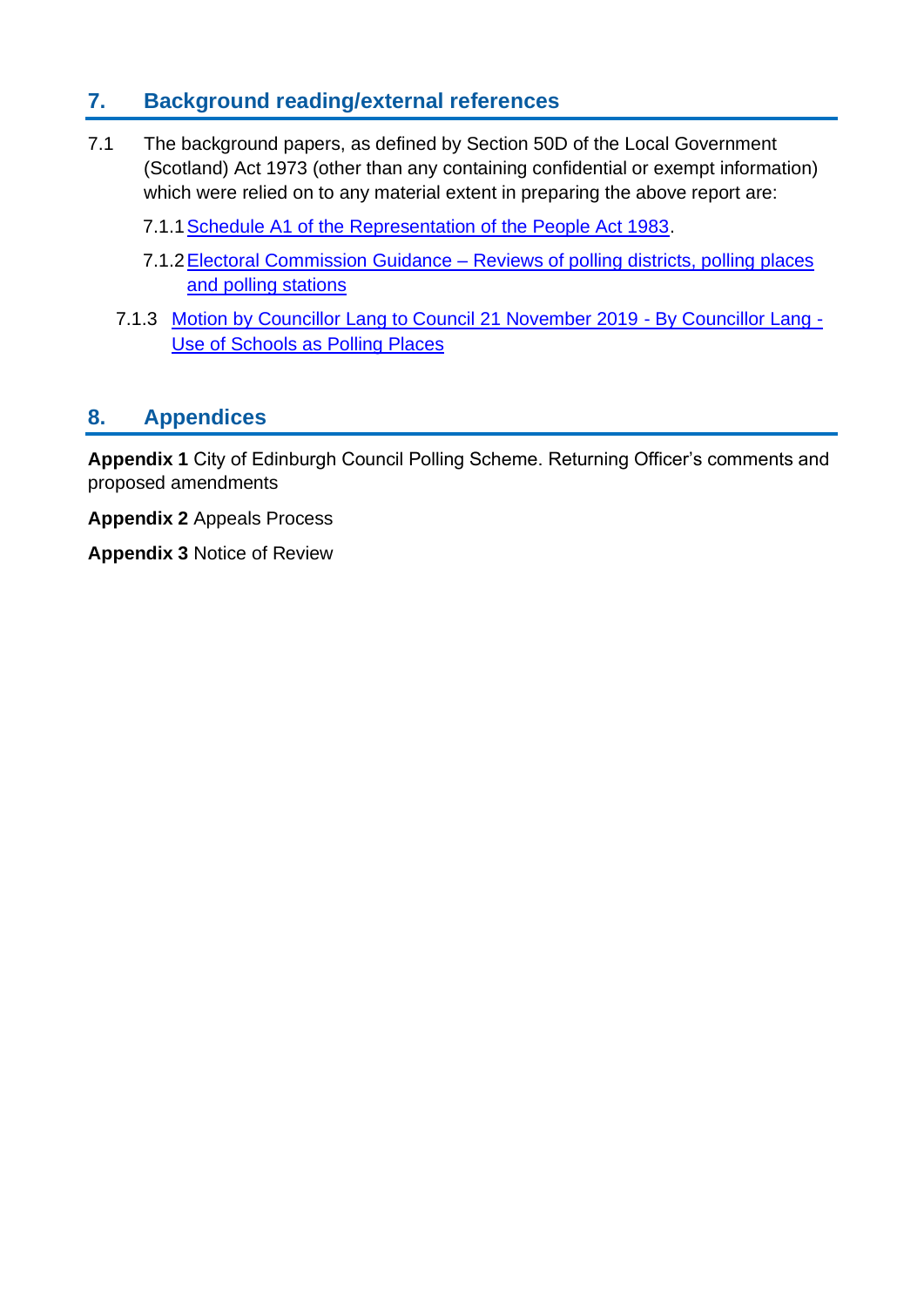### **Appendix 1 – City of Edinburgh Council Polling Scheme. Returning Officer's comments and proposed amendments**

### **Ward 1 Almond**

Polling places for the 2019 United Kingdom General Election were as follows.

| Almond | West | WW01A: | <b>Echline Primary School</b>      |
|--------|------|--------|------------------------------------|
| Almond | West | WW01B: | Queensferry Primary School         |
| Almond | West | WW01C: | Dalmeny Parish Church Hall         |
| Almond | West | WW01D: | <b>Kirkliston Community Centre</b> |
| Almond | West | WW01E: | <b>Cramond Primary School</b>      |
| Almond | West | WW01F: | Holy Cross Episcopal Church Hall   |
| Almond | West | WW01G: | <b>Hillwood Primary School</b>     |
| Almond | West | WW01H: | Muirhouse Millennium Centre        |
| Almond | West | WW011: | North Edinburgh Arts Centre        |

### Current- 4 schools

Following this review we propose the following.

|     | Almond                                           | West | WW01A:        | <b>Echline Primary School</b>          |
|-----|--------------------------------------------------|------|---------------|----------------------------------------|
|     | <b>Almond</b>                                    | West | <b>WW01B:</b> | Queensferry Community Education Centre |
|     | Almond                                           | West | <b>WW01C:</b> | Dalmeny Parish Church Hall             |
|     | Almond                                           | West | WW01D:        | <b>Kirkliston Community Centre</b>     |
|     | Almond                                           | West | WW01E:        | <b>Cramond Primary School</b>          |
|     | <b>Almond</b>                                    | West | WW01E         | Mobile Polling Place No 2              |
|     | Almond                                           | West | WW01F:        | Holy Cross Episcopal Church Hall       |
|     | Almond                                           | West | WW01G:        | <b>Hillwood Primary School</b>         |
|     | Almond                                           | West | <b>WW01H:</b> | Muirhouse Millennium Centre            |
|     | Almond                                           | West | WW011:        | North Edinburgh Arts Centre            |
| n., | $\sim$ $\sim$ $\sim$ $\sim$ $\sim$ $\sim$ $\sim$ |      |               |                                        |

Proposed – 3 schools

#### **Notes**

Queensferry Primary School has been omitted and replaced by Queensferry Community Education Centre due to it being a good replacement polling place able to release a school. It should be noted that it is likely an additional polling place will need to be found to serve Queensferry in coming years due to the potential increase in housing numbers.

An alternative was sought for Cramond Primary School due to the polling place reaching capacity, complaints from parents and the requirement to investigate a school replacement. Unfortunately no suitable alternatives were found. The use of a mobile polling place will serve the Cammo area due to the excessive travel required to the existing polling place and it will ease congestion at Cramond Primary School.

### **Returning Officer Comments**

The Returning Officer agrees with the proposals to amend the polling places as noted above.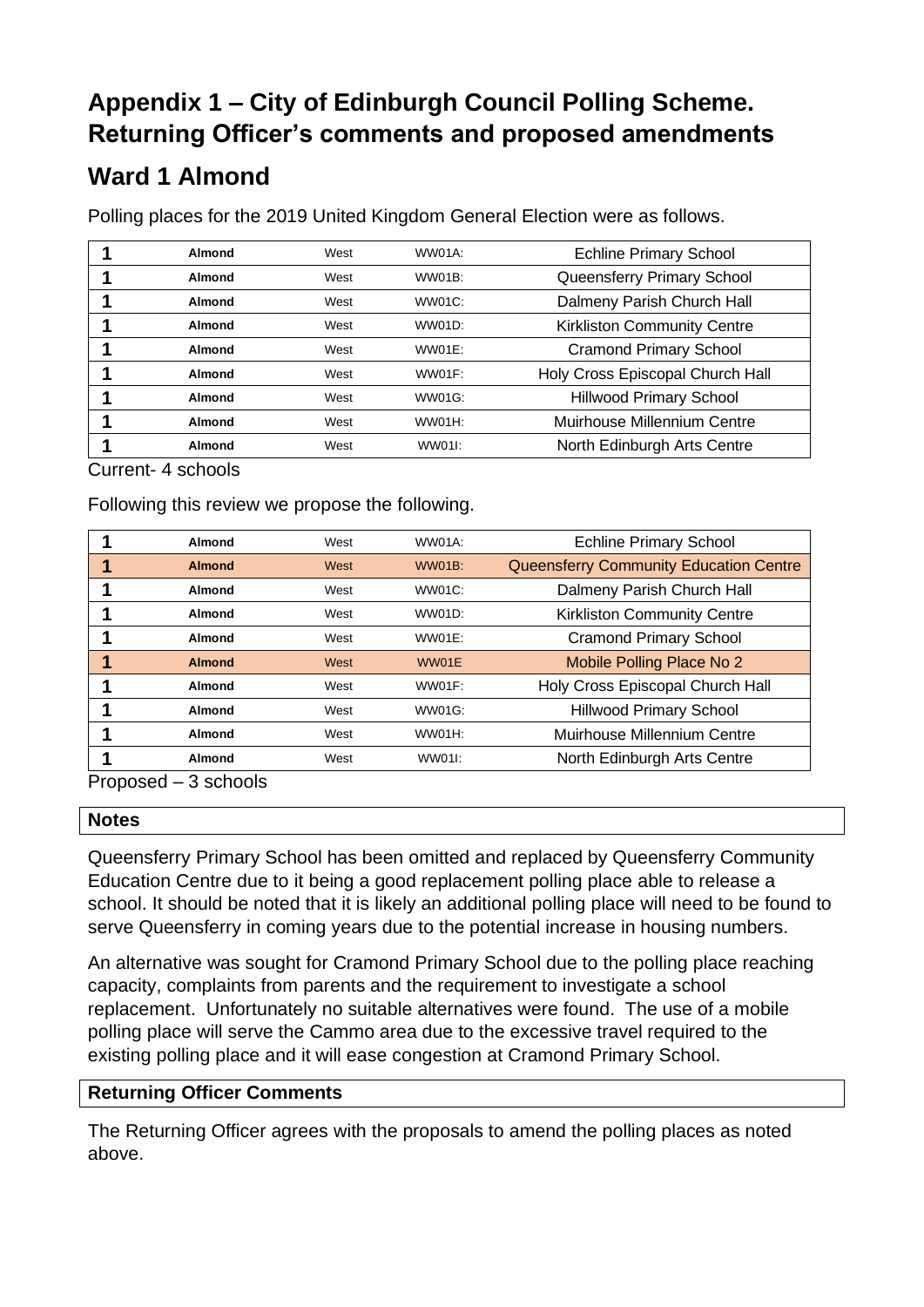# **Ward 2 Pentland Hills**

Polling places for the 2019 United Kingdom General Election were as follows.

| 2 | <b>Pentland Hills</b> | South West | SWP02B:       | <b>Heriot-Watt University</b>                     |
|---|-----------------------|------------|---------------|---------------------------------------------------|
| 2 | <b>Pentland Hills</b> | South West | SWP02C:       | Juniper Green Parish Church Hall                  |
| 2 | <b>Pentland Hills</b> | South West | SWP02D:       | <b>Clovenstone Community Centre</b>               |
| 2 | <b>Pentland Hills</b> | South West | SWP02F:       | Gibson Craig Halls                                |
| 2 | <b>Pentland Hills</b> | South West | SWP02G:       | Currie Library                                    |
| 2 | <b>Pentland Hills</b> | South West | SWP02H:       | Balerno Parish Church, St Joseph's<br>Centre      |
| 2 | <b>Pentland Hills</b> | South West | SWP02I:       | <b>Sighthill Primary School</b>                   |
| 2 | <b>Pentland Hills</b> | South West | SWP02J:       | The Bridge Community Café, Holy Trinity<br>Church |
| 2 | <b>Pentland Hills</b> | West       | <b>WP02A:</b> | <b>Ratho Community Centre</b>                     |

Current– 1 school

#### Following this review we propose the following.

| 2              | <b>Pentland Hills</b>                                                        | South West | SWP02B: | <b>Heriot-Watt University</b>                     |  |  |
|----------------|------------------------------------------------------------------------------|------------|---------|---------------------------------------------------|--|--|
| $\mathbf 2$    | <b>Pentland Hills</b>                                                        | South West | SWP02C: | Juniper Green Parish Church Hall                  |  |  |
| $\mathbf{2}$   | <b>Pentland Hills</b>                                                        | South West | SWP02D: | <b>Clovenstone Community Centre</b>               |  |  |
| $\mathbf{2}$   | <b>Pentland Hills</b>                                                        | South West | SWP02F: | Gibson Craig Halls                                |  |  |
| $\mathbf{2}$   | <b>Pentland Hills</b>                                                        | South West | SWP02G: | <b>Currie Library</b>                             |  |  |
| 2              | <b>Pentland Hills</b>                                                        | South West | SWP02H: | Balerno Parish Church, St Joseph's<br>Centre      |  |  |
| $\overline{2}$ | <b>Pentland Hills</b>                                                        | South West | SWP02I: | <b>Sighthill Primary School</b>                   |  |  |
| 2              | <b>Pentland Hills</b>                                                        | South West | SWP02J: | The Bridge Community Café, Holy Trinity<br>Church |  |  |
| $\mathbf 2$    | <b>Pentland Hills</b>                                                        | West       | WP02A:  | <b>Ratho Community Centre</b>                     |  |  |
|                | Proposed 1 school - no alternative can be found for Sighthill Primary School |            |         |                                                   |  |  |

1 school – no alternative can be found for Sighthill Primary School.

#### **Notes**

There are no changes proposed to the arrangements for Ward 2. No suitable alternative can be found for Sighthill Primary School.

### **Returning Officer Comments**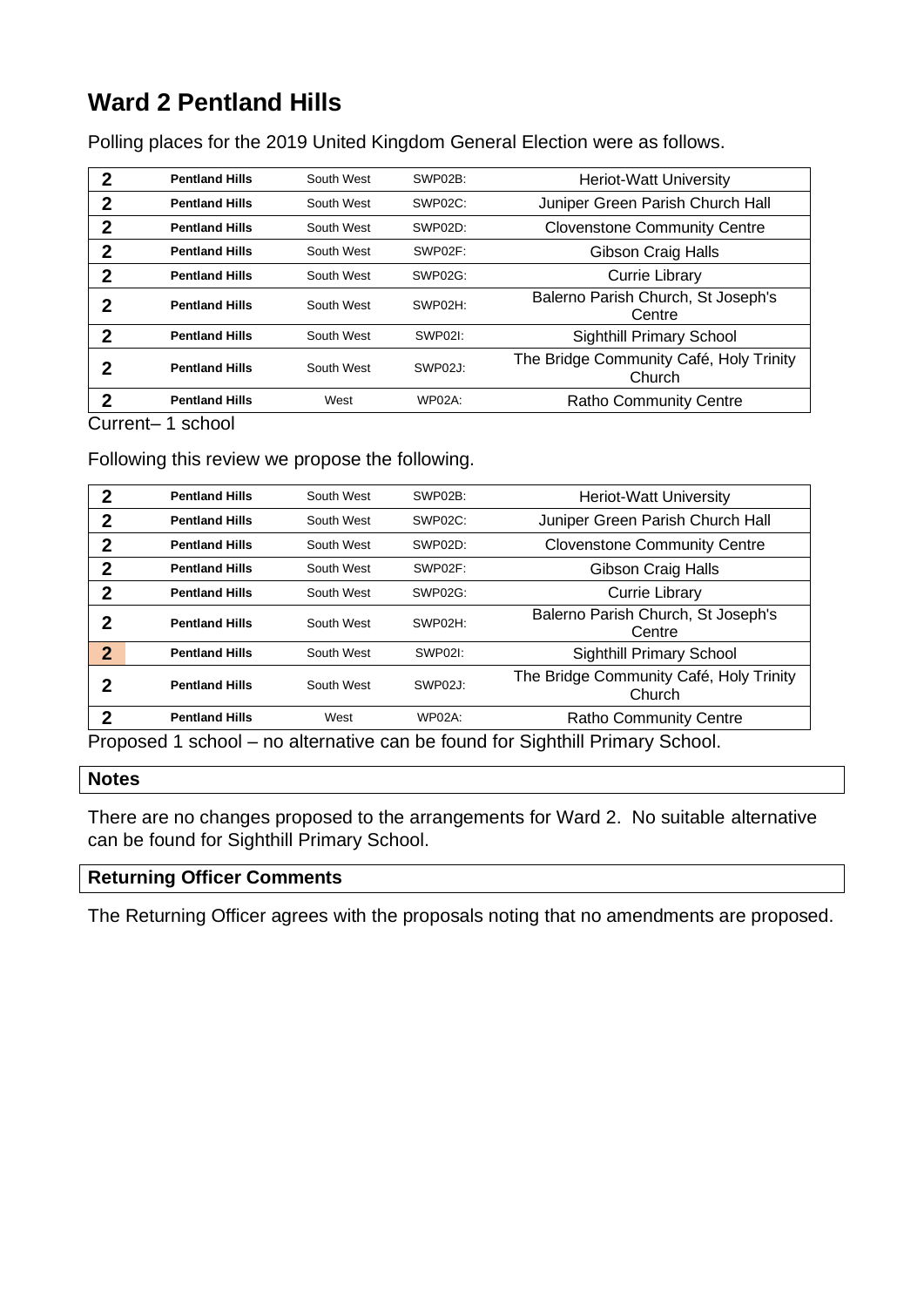# **Ward 3 Drum Brae/ Gyle**

Polling places for the 2019 United Kingdom General Election were as follows.

| 3 | Drum Brae/ Gyle | South West | SWW03G:       | Lothian Valuation Joint Board Office      |
|---|-----------------|------------|---------------|-------------------------------------------|
| 3 | Drum Brae/ Gyle | South West | SWW03H:       | Mobile Polling Station No 1               |
| 3 | Drum Brae/ Gyle | West       | WW03A:        | East Craigs Church Centre                 |
| 3 | Drum Brae/ Gyle | West       | WW03B:        | <b>Munro Community Centre</b>             |
| 3 | Drum Brae/ Gyle | West       | WW03C:        | <b>Rannoch Community Education Centre</b> |
| 3 | Drum Brae/ Gyle | West       | WW03D:        | Fox Covert Primary School                 |
| 3 | Drum Brae/ Gyle | West       | WW03E:        | Craigsbank Church Hall                    |
| 3 | Drum Brae/ Gyle | West       | WW03F: WW06K: | <b>Gylemuir Primary School</b>            |

Current 2 schools

Following this review we propose the following.

| 3 | Drum Brae/ Gyle | South West | SWW03G:       | Lothian Valuation Joint Board Office      |
|---|-----------------|------------|---------------|-------------------------------------------|
| 3 | Drum Brae/ Gyle | South West | SWW03H:       | Mobile Polling Station No 1               |
| 3 | Drum Brae/ Gyle | West       | WW03A:        | East Craigs Church Centre                 |
| 3 | Drum Brae/ Gyle | West       | WW03B:        | <b>Munro Community Centre</b>             |
| 3 | Drum Brae/ Gyle | West       | WW03C:        | <b>Rannoch Community Education Centre</b> |
| 3 | Drum Brae/ Gyle | West       | WW03D:        | Fox Covert Primary School                 |
| 3 | Drum Brae/ Gyle | West       | WW03E:        | Craigsbank Church Hall                    |
| 3 | Drum Brae/ Gyle | West       | WW03F: WW06K: | <b>Gylemuir Primary School</b>            |

Proposed 2 schools

#### **Notes**

There are no changes proposed to the arrangements for Ward 2. No suitable alternatives could be found for Gylemuir Primary School or Fox Covert Primary School

### **Returning Officer Comments**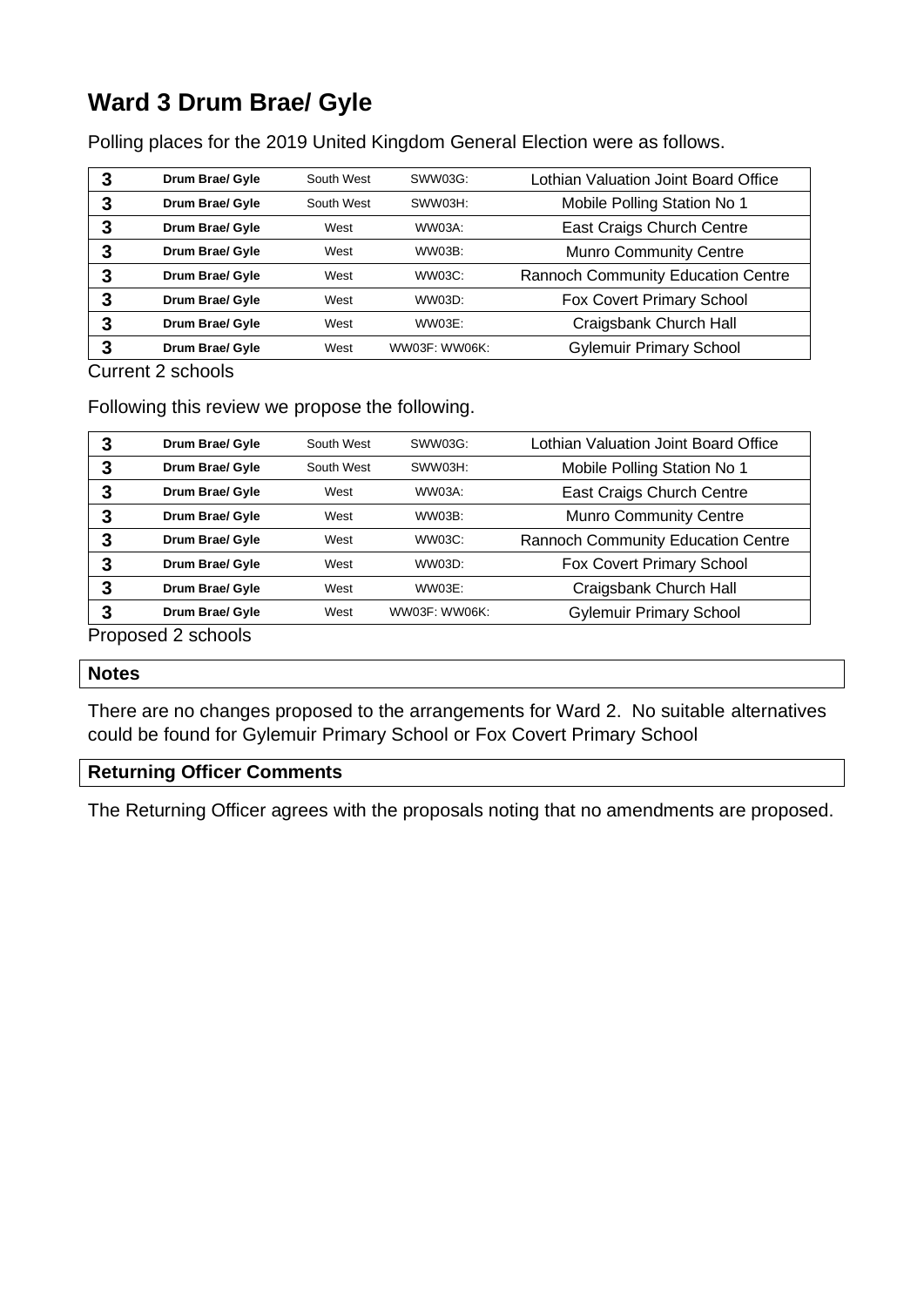# **Ward 4 Forth**

Polling places for the 2019 United Kingdom General Election were as follows.

| Forth        | North &<br>Leith | NN04C:              | West Pilton Neighbourhood Centre          |
|--------------|------------------|---------------------|-------------------------------------------|
| <b>Forth</b> | North &<br>Leith | NN <sub>04</sub> D: | <b>Prentice Centre</b>                    |
| <b>Forth</b> | North &<br>Leith | NN04E:              | Royston Wardieburn Community Centre       |
| <b>Forth</b> | North &<br>Leith | NN04F:              | <b>Granton Primary School, New Annexe</b> |
| <b>Forth</b> | North &<br>Leith | <b>NN04G:</b>       | Wardie Residents Club                     |
| Forth        | North &<br>Leith | NN04H:              | Inverleith St. Serf's Church              |
| Forth        | North &<br>Leith | NN04I: NN13A:       | Victoria Primary School                   |
| Forth        | North &<br>Leith | NN04J:              | <b>Trinity Primary School</b>             |

Current 3 schools

Following this review we propose the following.

| Forth        | North &<br>Leith | NN04C:         | West Pilton Neighbourhood Centre           |
|--------------|------------------|----------------|--------------------------------------------|
| <b>Forth</b> | North &<br>Leith | NN04D:         | <b>Prentice Centre</b>                     |
| <b>Forth</b> | North &<br>Leith | NN04E:/ NN04F: | <b>Royston Wardieburn Community Centre</b> |
| Forth        | North &<br>Leith | <b>NN04G:</b>  | <b>Wardie Residents Club</b>               |
| Forth        | North &<br>Leith | NN04H:         | Inverleith St. Serf's Church               |
| <b>Forth</b> | North &<br>Leith | NN04I: NN13A:  | Victoria Primary School                    |
| <b>Forth</b> | North &<br>Leith | NN04J:         | <b>Trinity Primary School</b>              |

Proposed 2 schools

#### **Notes**

The only proposed change within Ward 4 involves the replacement of Granton Primary School with Royston Wardieburn Community Centre. This has been driven by the request to find alternatives to schools and there have been a number of complaints regarding the location of the district polling place given many of the electorate currently walk past Royston Wardieburn to cast their vote. The merging of the districts will produce a large polling district however the centre is centrally located, and the facility can comfortably host additional polling stations as required.

### **Returning Officer Comments**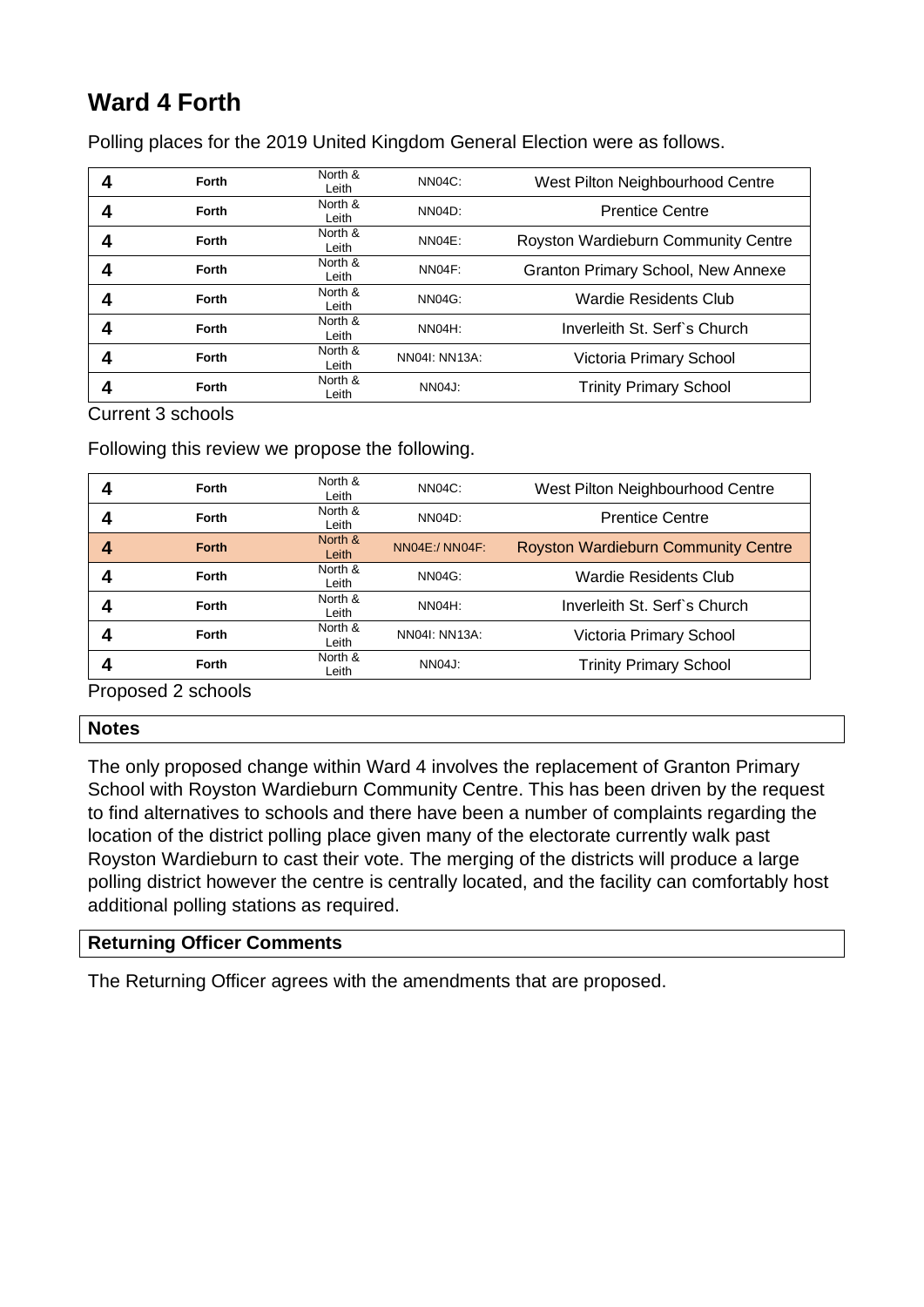# **Ward 5 Inverleith**

Polling places for the 2019 United Kingdom General Election were as follows.

| 5 | Inverleith        | North &<br>Leith | <b>NC05D:</b> | Fet-Lor                             |
|---|-------------------|------------------|---------------|-------------------------------------|
| 5 | Inverleith        | North &<br>Leith | <b>NC05G:</b> | St. Stephen's Comely Bank Church    |
| 5 | Inverleith        | North &<br>Leith | $NCO5H$ :     | Stockbridge Library                 |
| 5 | Inverleith        | North &<br>Leith | <b>NC05I:</b> | Broughton St. Mary's Parish Church  |
| 5 | Inverleith        | North &<br>Leith | <b>NC05J:</b> | <b>Bristo Baptist Church Hall</b>   |
| 5 | Inverleith        | North &<br>Leith | <b>NN05F:</b> | St. James' Episcopal Church Hall    |
| 5 | Inverleith        | North &<br>Leith | NW05E:        | Blackhall St. Columba's Church Hall |
| 5 | Inverleith        | West             | WW05A:        | <b>Blackhall Library</b>            |
| 5 | Inverleith        | West             | <b>WW05B:</b> | <b>Blackhall Primary School</b>     |
| 5 | <b>Inverleith</b> | West             | WW05C:        | Drylaw Neighbourhood Centre         |

Current 1 primary school

#### Following this review we propose the following.

| 5 | Inverleith        | North &<br>Leith | NCO5D:        | Fet-Lor                             |
|---|-------------------|------------------|---------------|-------------------------------------|
| 5 | Inverleith        | North &<br>Leith | <b>NC05G:</b> | St. Stephen's Comely Bank Church    |
| 5 | Inverleith        | North &<br>Leith | $NCO5H$ :     | Stockbridge Library                 |
| 5 | <b>Inverleith</b> | North &<br>Leith | <b>NC05I:</b> | <b>Bellevue Chapel</b>              |
| 5 | Inverleith        | North &<br>Leith | <b>NC05J:</b> | <b>Bristo Baptist Church Hall</b>   |
| 5 | Inverleith        | North &<br>Leith | <b>NN05F:</b> | St. James' Episcopal Church Hall    |
| 5 | <b>Inverleith</b> | North &<br>Leith | NW05E:        | Blackhall St. Columba's Church Hall |
| 5 | Inverleith        | West             | WW05A:        | <b>Blackhall Library</b>            |
| 5 | Inverleith        | West             | WW05B:        | <b>Blackhall Primary School</b>     |
| 5 | Inverleith        | West             | WW05C:        | Drylaw Neighbourhood Centre         |

Proposed 1 school

#### **Notes**

.

The only proposed change within Ward 5 involves the reinstatement of Bellevue Chapel as a polling place following its refurbishment. Bellevue Chapel has been used for polling many times previously. No alternative has been identified for Blackhall Primary School.

### **Returning Officer Comments**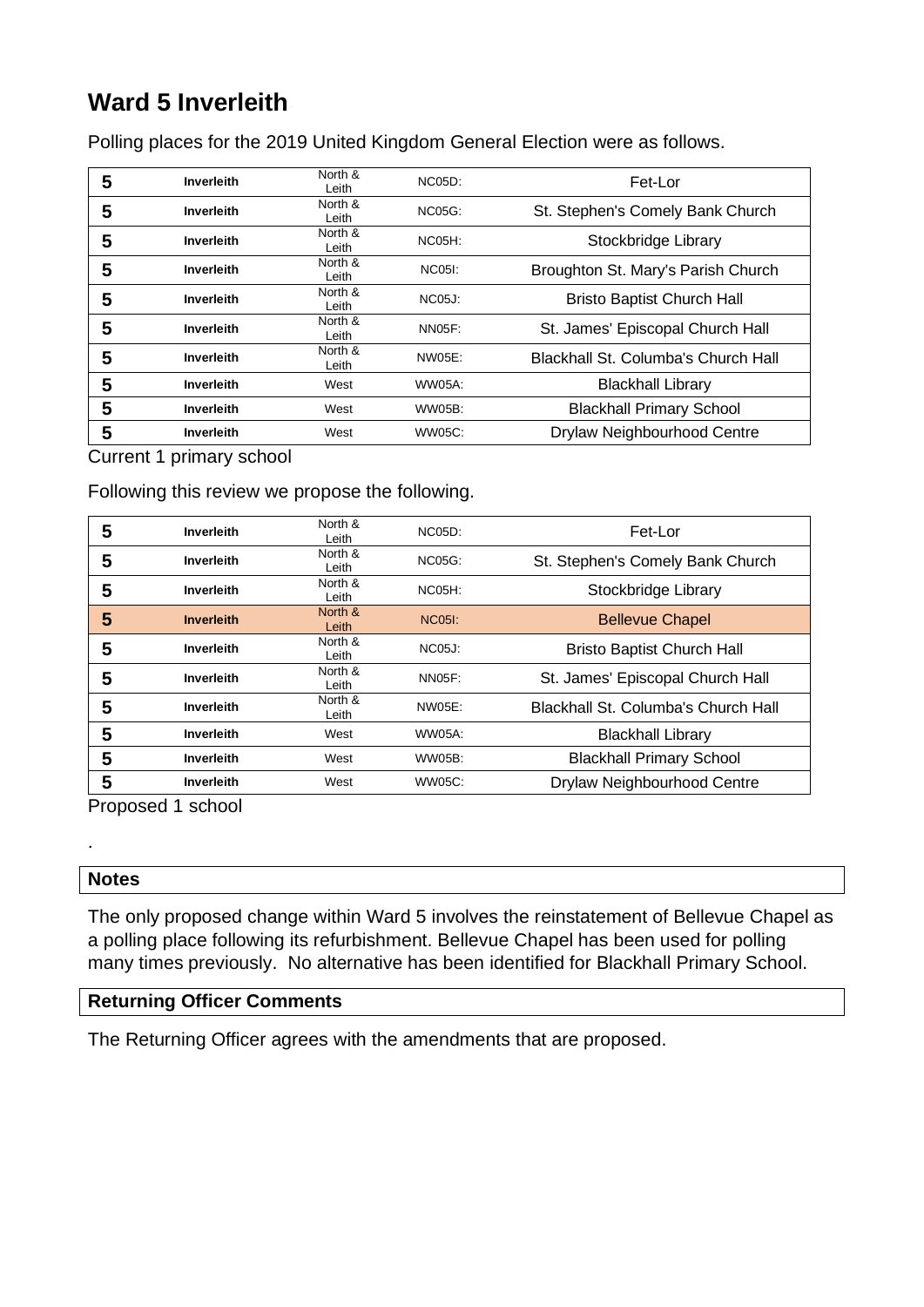### **Ward 6 Corstorphine/ Murrayfield**

Polling places for the 2019 United Kingdom General Election were as follows.

| 6 | <b>Corstorphine/ Murrayfield</b> | North &<br>Leith | $NC06L$ :     | Holiday Inn Edinburgh City West                                              |
|---|----------------------------------|------------------|---------------|------------------------------------------------------------------------------|
| 6 | <b>Corstorphine/ Murrayfield</b> | West             | WC05L: WC06C: | Holiday Inn Edinburgh City West                                              |
| 6 | <b>Corstorphine/ Murrayfield</b> | West             | WC06D:        | Murrayfield Parish Church Centre                                             |
| 6 | <b>Corstorphine/ Murrayfield</b> | West             | WC06G:        | Saughton Crescent Scout Hall (also<br>known as 150th Craigalmond Scout Hall) |
| 6 | <b>Corstorphine/ Murrayfield</b> | West             | <b>WC06H:</b> | Roseburn Primary School                                                      |
| 6 | <b>Corstorphine/ Murrayfield</b> | West             | WW06A:        | Corstorphine St. Ninian's Church Hall                                        |
| 6 | <b>Corstorphine/ Murrayfield</b> | West             | WW06B:        | St. Anne's Parish Church Hall                                                |
| 6 | <b>Corstorphine/ Murrayfield</b> | West             | WW06E:        | 10th Craigalmond Scout Hall                                                  |
| 6 | <b>Corstorphine/ Murrayfield</b> | West             | WW06F:        | <b>Carrick Knowe Primary School</b>                                          |
| 6 | <b>Corstorphine/ Murrayfield</b> | West             | WW06I:        | Carrick Knowe Parish Church Hall                                             |

#### Current – 2 schools

### Following this review we propose the following.

| 6 | <b>Corstorphine/ Murrayfield</b> | North &<br>Leith | $NC06L$ :            | Holiday Inn Edinburgh City West                                              |  |  |  |
|---|----------------------------------|------------------|----------------------|------------------------------------------------------------------------------|--|--|--|
| 6 | <b>Corstorphine/ Murrayfield</b> | West             | <b>WC05L: WC06C:</b> | Holiday Inn Edinburgh City West                                              |  |  |  |
| 6 | <b>Corstorphine/ Murrayfield</b> | West             | <b>WC06D:</b>        | Murrayfield Parish Church Centre                                             |  |  |  |
| 6 | <b>Corstorphine/ Murrayfield</b> | West             | WC06G:               | Saughton Crescent Scout Hall (also<br>known as 150th Craigalmond Scout Hall) |  |  |  |
| 6 | <b>Corstorphine/ Murrayfield</b> | West             | WC06H:               | Roseburn Primary School                                                      |  |  |  |
| 6 | <b>Corstorphine/ Murrayfield</b> | West             | WW06A:               | Corstorphine St. Ninian's Church Hall                                        |  |  |  |
| 6 | <b>Corstorphine/ Murrayfield</b> | West             | WW06B:               | St. Anne's Parish Church Hall                                                |  |  |  |
| 6 | <b>Corstorphine/ Murrayfield</b> | West             | WW06E:               | 10th Craigalmond Scout Hall                                                  |  |  |  |
| 6 | <b>Corstorphine/ Murrayfield</b> | West             | WW06F:               | <b>Corstorphine Library</b>                                                  |  |  |  |
| 6 | <b>Corstorphine/ Murrayfield</b> | West             | WW06I:               | Carrick Knowe Parish Church Hall                                             |  |  |  |
|   | Pronosad 1 school                |                  |                      |                                                                              |  |  |  |

Proposed 1 school

#### **Notes**

It is proposed that Carrick Knowe Primary School is replaced with Corstorphine Library. The library is out of the polling district however but falls only slightly outside of the polling district and is well located to serve the electorate. No suitable alternative could be found for Roseburn Primary School

### **Returning Officer Comments**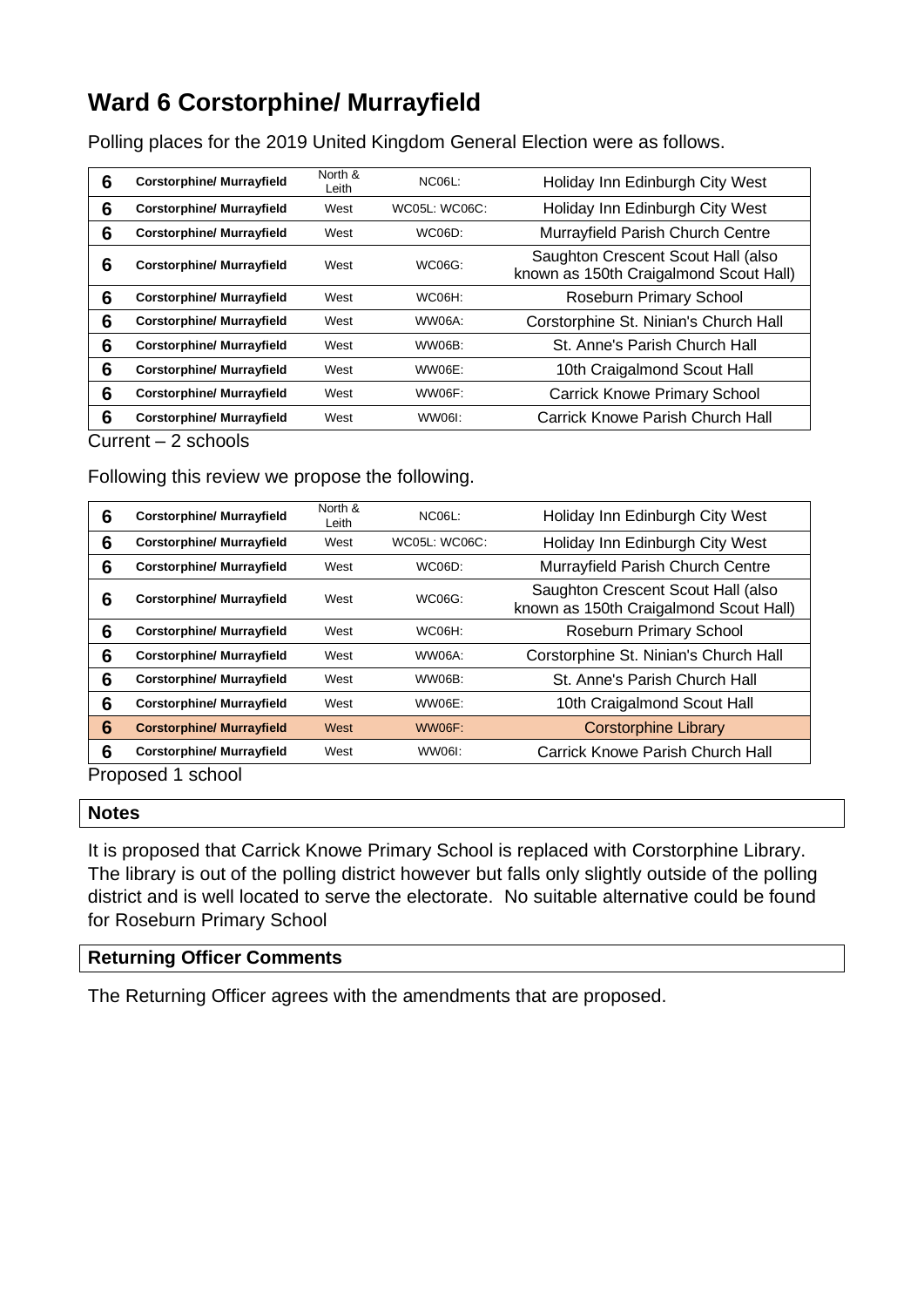# **Ward 7 Sighthill/ Gorgie**

Polling places for the 2019 United Kingdom General Election were as follows.

| <b>Sighthill/ Gorgie</b> | South West | SWC07D:       | Gorgie War Memorial Hall                      |
|--------------------------|------------|---------------|-----------------------------------------------|
| <b>Sighthill/ Gorgie</b> | South West | SWC07E:       | Gorgie Dalry Stenhouse Church                 |
| <b>Sighthill/ Gorgie</b> | South West | SWC07F:       | Dalry Primary School                          |
| <b>Sighthill/ Gorgie</b> | South West | SWP07A:       | St. David's Church Hall                       |
| <b>Sighthill/ Gorgie</b> | South West | SWP07H:       | Murrayburn Primary School                     |
| Sighthill/ Gorgie        | South West | SWP07J:       | <b>Stenhouse Primary School</b>               |
| <b>Sighthill/ Gorgie</b> | South West | SWP07N:       | Longstone Primary School                      |
| <b>Sighthill/ Gorgie</b> | West       | <b>WP07B:</b> | <b>Carrickvale Community Education Centre</b> |

Current 3 schools

Following this review we propose the following.

| <b>Sighthill/ Gorgie</b> | South West | SWC07D:       | Gorgie War Memorial Hall                      |
|--------------------------|------------|---------------|-----------------------------------------------|
| <b>Sighthill/ Gorgie</b> | South West | SWC07E:       | Gorgie Dalry Stenhouse Church                 |
| <b>Sighthill/ Gorgie</b> | South West | SWC07F:       | Dalry Primary School                          |
| <b>Sighthill/ Gorgie</b> | South West | SWP07A:       | St. David's Church Hall                       |
| <b>Sighthill/ Gorgie</b> | South West | SWP07H:       | Murrayburn Primary School                     |
| <b>Sighthill/ Gorgie</b> | South West | SWP07J:       | <b>Stenhouse Primary School</b>               |
| <b>Sighthill/ Gorgie</b> | South West | SWP07N:       | Longstone Primary School                      |
| <b>Sighthill/ Gorgie</b> | West       | <b>WP07B:</b> | <b>Carrickvale Community Education Centre</b> |

Proposed 3 schools

#### **Notes**

There are no changes proposed to the arrangements for Ward 7. No suitable alternatives could be found for Murrayburn, Stenhouse or Longstone Primary Schools.

### **Returning Officer Comments**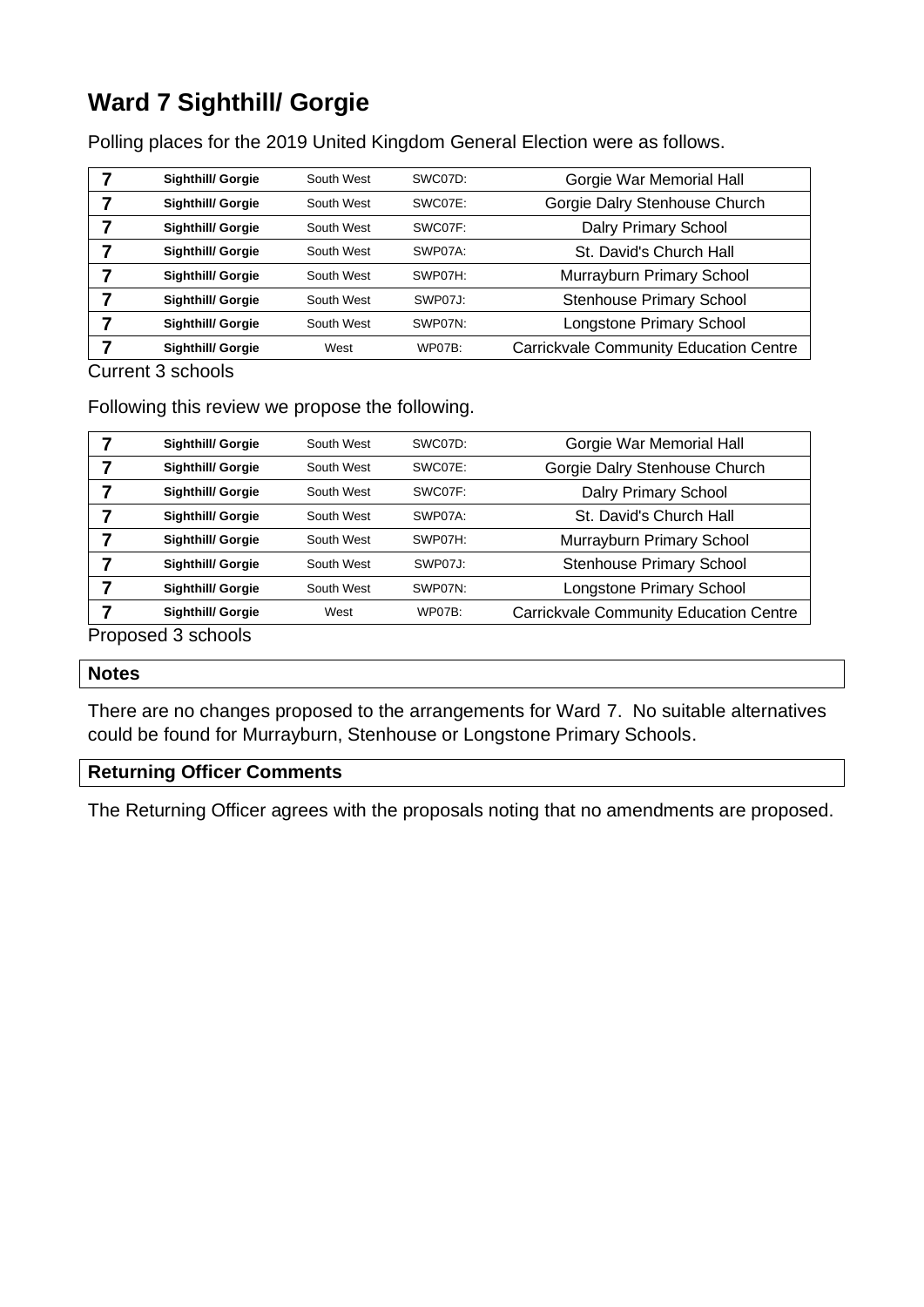### **Ward 8 Colinton/ Fairmilehead**

Polling places for the 2019 United Kingdom General Election were as follows.

| 8 | <b>Colinton/Fairmilehead</b>  | South      | SP08D:            | <b>Buckstone Primary School</b>      |
|---|-------------------------------|------------|-------------------|--------------------------------------|
| 8 | <b>Colinton/Fairmilehead</b>  | South      | SP08G:            | Fairmilehead Parish Church Hall      |
| 8 | <b>Colinton/Fairmilehead</b>  | South West | SWP08A:           | St. Cuthbert's Episcopal Church Hall |
| 8 | <b>Colinton/Fairmilehead</b>  | South West | SWP08B:<br>SWS08H | St. John's Colinton Mains Church     |
| 8 | <b>Colinton/ Fairmilehead</b> | South West | SWP08C:           | Pentland Primary School              |
| 8 | <b>Colinton/ Fairmilehead</b> | South West | SWP08E:           | Dreghorn Loan Church Hall            |
| 8 | <b>Colinton/Fairmilehead</b>  | South West | SWP08F:           | <b>Pentland Community Centre</b>     |

Current 2 schools

Following this review we propose the following.

| 8 | <b>Colinton/ Fairmilehead</b> | South      | SP08D:            | <b>Buckstone Primary School</b>      |
|---|-------------------------------|------------|-------------------|--------------------------------------|
| 8 | <b>Colinton/ Fairmilehead</b> | South      | $SP08G$ :         | Fairmilehead Parish Church Hall      |
| 8 | <b>Colinton/ Fairmilehead</b> | South West | SWP08A:           | St. Cuthbert's Episcopal Church Hall |
| 8 | <b>Colinton/Fairmilehead</b>  | South West | SWP08B:<br>SWS08H | St. John's Colinton Mains Church     |
| 8 | <b>Colinton/ Fairmilehead</b> | South West | SWP08C:           | <b>Oxgangs Library</b>               |
| 8 | <b>Colinton/ Fairmilehead</b> | South West | SWP08E:           | Dreghorn Loan Church Hall            |
| 8 | <b>Colinton/ Fairmilehead</b> | South West | SWP08F:           | <b>Pentland Community Centre</b>     |
| ∽ | .                             |            |                   |                                      |

Proposed 1 school

#### **Notes**

The only proposed change within ward 8 is the replacement of Pentland Primary School with Oxgangs Library. The library is situated out with the polling district boundary however the district is small and the additional travel distance is minimal. Again this is proposed to secure an alternative to a primary school. No alternative could be identified for Buckstone Primary School.

### **Returning Officer Comments**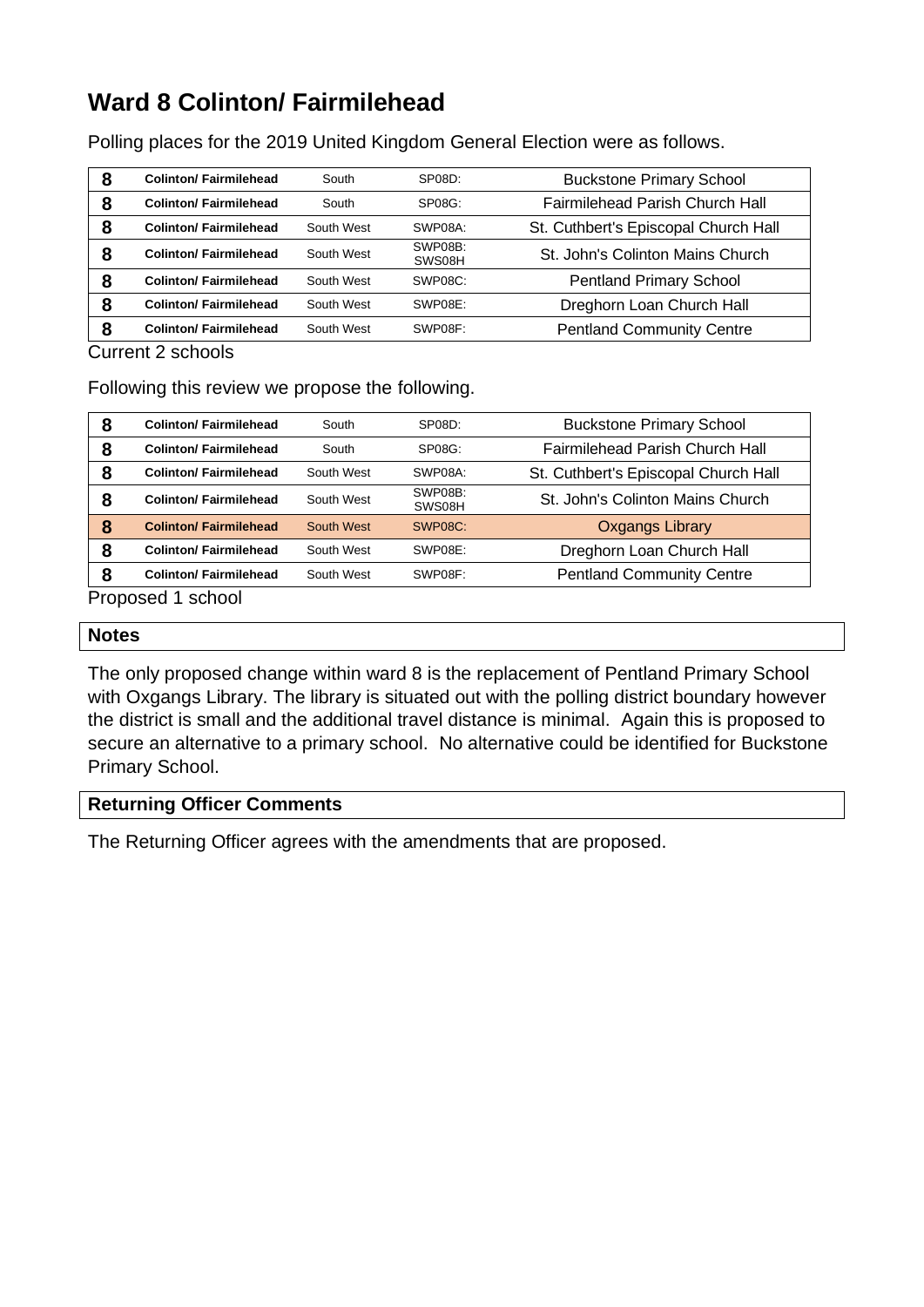### **Ward 9 Fountainbridge/ Craiglockhart**

Polling places for the 2019 United Kingdom General Election were as follows.

| 9 | Fountainbridge/<br><b>Craiglockhart</b> | South West | SWC09D:<br>SWC11F: | <b>Tollcross Primary School</b>              |
|---|-----------------------------------------|------------|--------------------|----------------------------------------------|
| 9 | Fountainbridge/<br><b>Craiglockhart</b> | South West | SWP09I:            | Kingsknowe Golf Club                         |
| 9 | Fountainbridge/<br>Craiglockhart        | South West | SWS09A:            | St. Cuthbert's Primary School                |
| 9 | Fountainbridge/<br>Craiglockhart        | South West | SWS09B:            | Craiglockhart Primary School                 |
| 9 | Fountainbridge/<br>Craiglockhart        | South West | SWS09C:            | Fountainbridge Library                       |
| 9 | Fountainbridge/<br>Craiglockhart        | South West | SWS09E:            | Boroughmuir Rugby & Community Sports<br>Club |
| 9 | Fountainbridge/<br><b>Craiglockhart</b> | South West | SWS09G:            | Craiglockhart Parish Church Hall             |

Current 3 schools

Following this review we propose the following.

| 9 | Fountainbridge/<br><b>Craiglockhart</b> | South West | SWC09D:<br><b>SWC11F:</b> | <b>Tollcross Community Centre</b>            |
|---|-----------------------------------------|------------|---------------------------|----------------------------------------------|
| 9 | Fountainbridge/<br>Craiglockhart        | South West | SWP09I:                   | Kingsknowe Golf Club                         |
| 9 | Fountainbridge/<br><b>Craiglockhart</b> | South West | SWS09A:                   | St. Cuthbert's Church Hall                   |
| 9 | Fountainbridge/<br>Craiglockhart        | South West | SWS09B:                   | Craiglockhart Primary School                 |
| 9 | Fountainbridge/<br>Craiglockhart        | South West | SWS09C:                   | Fountainbridge Library                       |
| 9 | Fountainbridge/<br>Craiglockhart        | South West | SWS09E:                   | Boroughmuir Rugby & Community Sports<br>Club |
| 9 | Fountainbridge/<br>Craiglockhart        | South West | SWS09G:                   | Craiglockhart Parish Church Hall             |
|   | Proposed 1 schools                      |            |                           |                                              |

#### **Notes**

The proposed change From Tollcross Primary School to Tollcross Community Centre is a minimal change as the community centre has been used many times previously serving the same electorate. The school and community centre being part of the same complex.

The second proposal would see the electorate return to St Cuthbert's Church Hall releasing St Cuthbert's Primary School. This has been used many times previously and was only recently replaced by the school. No alternative has been found to Craiglockhart Primary School.

### **Returning Officer Comments**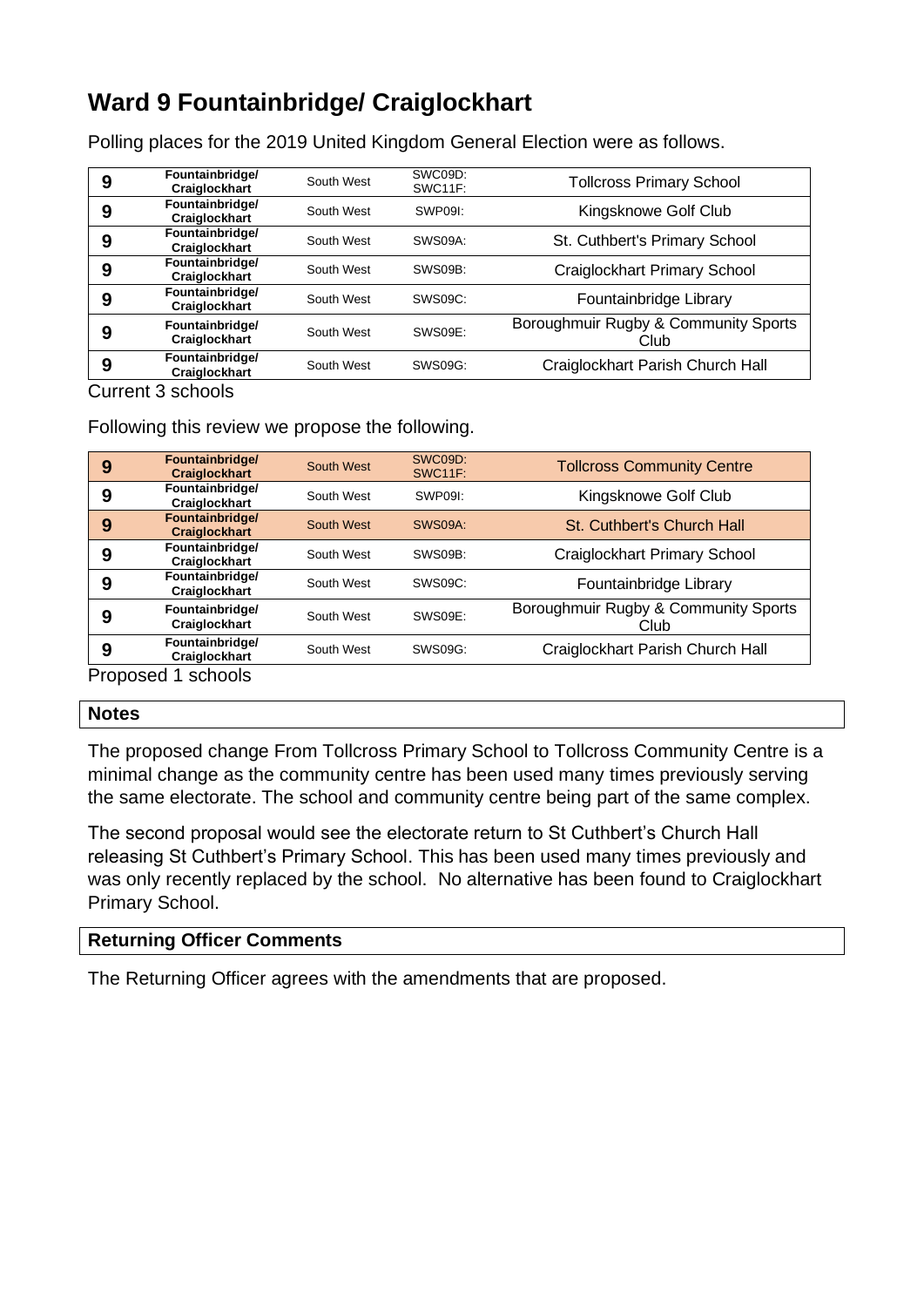### **Ward 10 Meadows/ Morningside**

Polling places for the 2019 United Kingdom General Election were as follows.

| 10 | <b>Meadows/ Morningside</b> | South      | <b>SP10K:</b>       | St. Fillan's Church Hall                       |
|----|-----------------------------|------------|---------------------|------------------------------------------------|
| 10 | <b>Meadows/ Morningside</b> | South      | <b>SS10B:</b>       | Polwarth Parish Church Hall                    |
| 10 | <b>Meadows/ Morningside</b> | South      | SS <sub>10</sub> C: | Morningside United Church Hall                 |
| 10 | <b>Meadows/ Morningside</b> | South      | <b>SS10F:</b>       | Church Hill Theatre - Studio                   |
| 10 | <b>Meadows/ Morningside</b> | South      | SS <sub>10G</sub> : | James Gillespie's Primary School               |
| 10 | <b>Meadows/ Morningside</b> | South      | <b>SS10H:</b>       | South Morningside Primary School               |
| 10 | <b>Meadows/ Morningside</b> | South      | SS <sub>10</sub> :  | Morningside Parish Church Halls                |
| 10 | <b>Meadows/ Morningside</b> | South      | SS10J: SS09H:       | Greenbank Church Hall                          |
| 10 | <b>Meadows/ Morningside</b> | South West | SWC10D:             | <b>Barclay Viewforth Church</b>                |
| 10 | <b>Meadows/ Morningside</b> | South West | <b>SWS10A:</b>      | Church of Jesus Christ of Latter Day<br>Saints |

Current – 2 schools

Following this review we propose the following.

| 10 | <b>Meadows/ Morningside</b> | South      | $SP10K$ :           | St. Fillan's Church Hall                       |
|----|-----------------------------|------------|---------------------|------------------------------------------------|
| 10 | <b>Meadows/ Morningside</b> | South      | <b>SS10B:</b>       | Polwarth Parish Church Hall                    |
| 10 | <b>Meadows/ Morningside</b> | South      | SS <sub>10</sub> C: | Morningside United Church Hall                 |
| 10 | <b>Meadows/ Morningside</b> | South      | <b>SS10F:</b>       | Church Hill Theatre - Studio                   |
| 10 | <b>Meadows/ Morningside</b> | South      | SS10G:              | James Gillespie's Primary School               |
| 10 | <b>Meadows/ Morningside</b> | South      | <b>SS10I: SS10H</b> | Morningside Parish Church Halls                |
| 10 | <b>Meadows/ Morningside</b> | South      | SS10J: SS09H:       | Greenbank Church Hall                          |
| 10 | <b>Meadows/ Morningside</b> | South West | SWC10D:             | <b>Barclay Viewforth Church</b>                |
| 10 | <b>Meadows/ Morningside</b> | South West | <b>SWS10A:</b>      | Church of Jesus Christ of Latter Day<br>Saints |

Proposed 1 school

### **Notes**

The proposed change from South Morningside Primary School to Morningside Parish Church Halls comes as a result of finding a school alternative and receiving numerous complaints from parents regarding the continued use of the school. Although this new district would be very large the electorate can be accommodated within the church, although additional minor district adjustments may be required with some of the electorate required to vote at Church Hill Theatre and Greenbank Church Hall.

### **Returning Officer Comments.**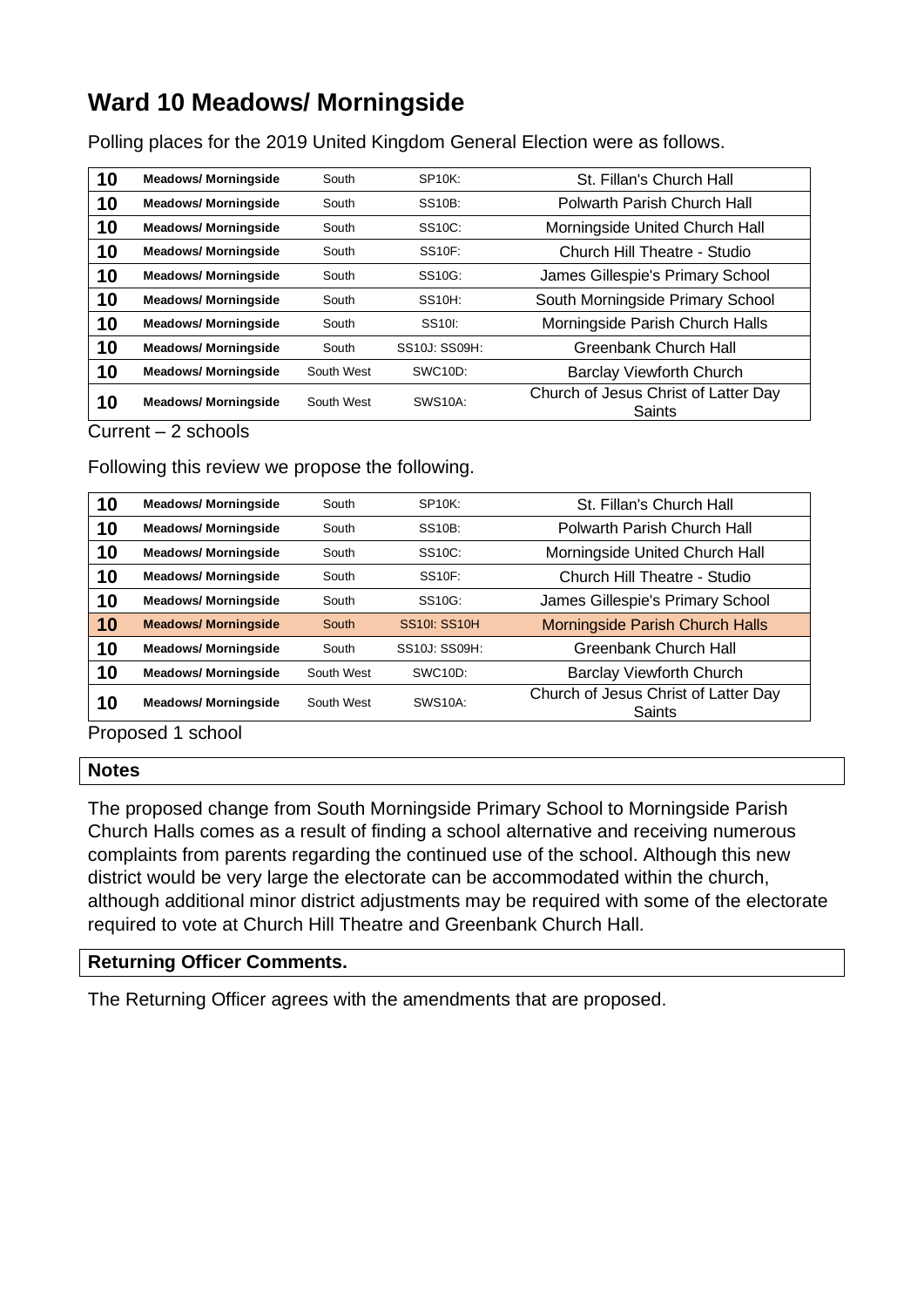# **Ward 11 City Centre**

Polling places for the 2019 United Kingdom General Election were as follows.

| 11 | <b>City Centre</b> | East             | EC11G:               | Lauriston Halls                                 |
|----|--------------------|------------------|----------------------|-------------------------------------------------|
| 11 | <b>City Centre</b> | East             | <b>EC11H:</b>        | <b>City Chambers</b>                            |
| 11 | <b>City Centre</b> | East             | EC11J: EE11K:        | Waverley Court, City of Edinburgh Council<br>HQ |
| 11 | <b>City Centre</b> | East             | EC11L: EC10E:        | Novotel Edinburgh Centre                        |
| 11 | <b>City Centre</b> | East             | <b>EC11M:</b>        | <b>Braidwood Community Centre</b>               |
| 11 | <b>City Centre</b> | North &<br>Leith | <b>NC11A:</b>        | Assembly Rooms                                  |
| 11 | <b>City Centre</b> | North &<br>Leith | <b>NC11B: NC11C:</b> | Cafe Camino                                     |
| 11 | <b>City Centre</b> | North &<br>Leith | $NC11E$ :            | <b>Walpole Hall</b>                             |
| 11 | <b>City Centre</b> | West             | <b>WC11D:</b>        | Apex Haymarket Hotel                            |

Current – 0 schools

### Following this review we propose the following.

| 11 | <b>City Centre</b> | East             | EC11G:               | Lauriston Halls                                 |
|----|--------------------|------------------|----------------------|-------------------------------------------------|
| 11 | <b>City Centre</b> | East             | <b>EC11H:</b>        | <b>City Chambers</b>                            |
| 11 | <b>City Centre</b> | East             | EC11J: EE11K:        | Waverley Court, City of Edinburgh Council<br>HQ |
| 11 | <b>City Centre</b> | East             | EC11L: EC10E:        | Novotel Edinburgh Centre                        |
| 11 | <b>City Centre</b> | East             | <b>EC11M:</b>        | <b>Braidwood Community Centre</b>               |
| 11 | <b>City Centre</b> | North &<br>Leith | <b>NC11A:</b>        | Assembly Rooms                                  |
| 11 | <b>City Centre</b> | North &<br>Leith | <b>NC11B: NC11C:</b> | Cafe Camino                                     |
| 11 | <b>City Centre</b> | North &<br>Leith | $NC11E$ :            | <b>Walpole Hall</b>                             |
| 11 | <b>City Centre</b> | West             | <b>WC11D:</b>        | Apex Haymarket Hotel                            |

Proposed 0 schools

#### **Notes**

There are no changes proposed to the arrangements for Ward 11. .

### **Returning Officer Comments**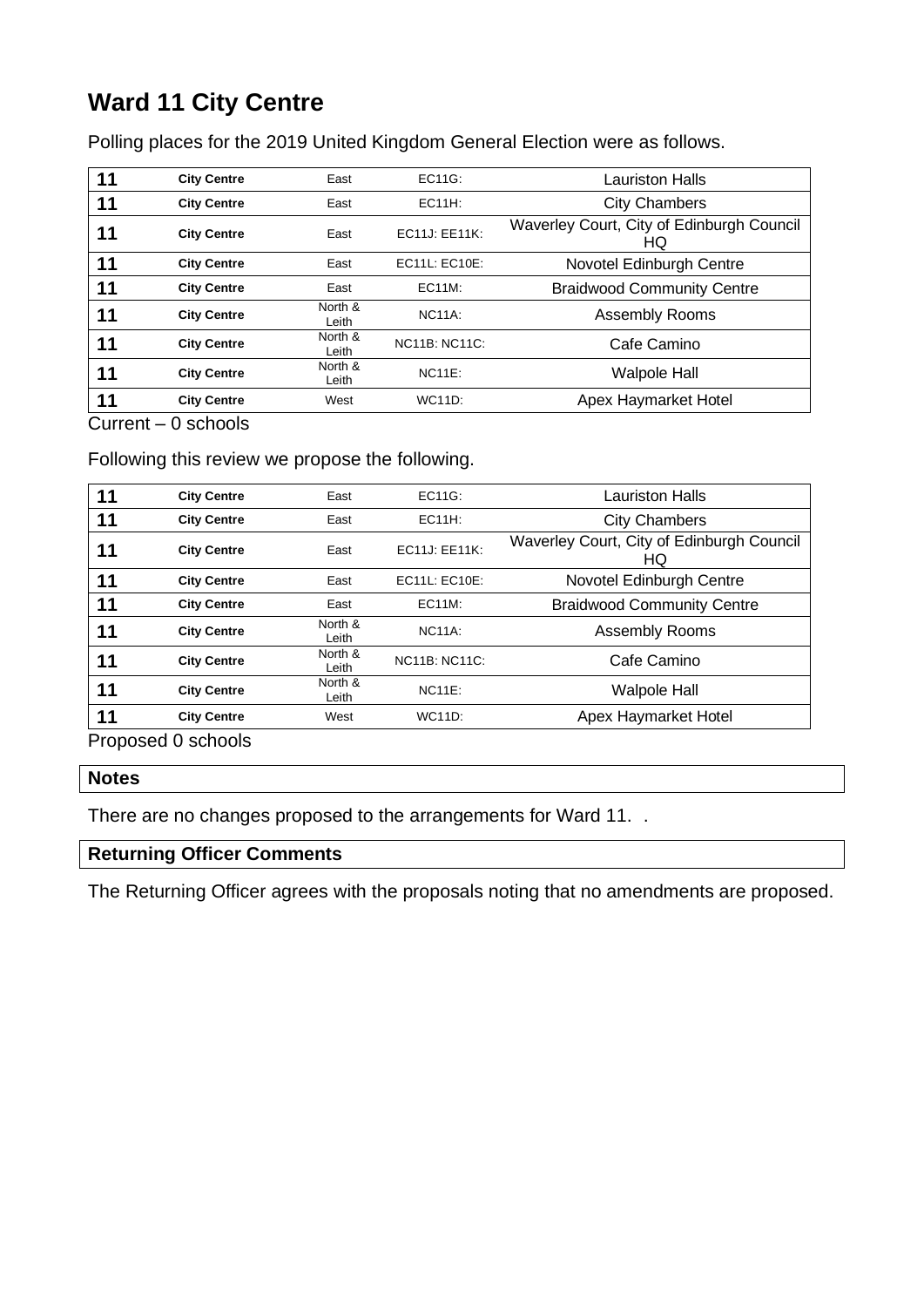# **Ward 12 Leith Walk**

Polling places for the 2019 United Kingdom General Election were as follows.

| 12 | <b>Leith Walk</b> | East             | <b>EN12G:</b>                         | <b>Pilmeny Youth Centre</b>                     |
|----|-------------------|------------------|---------------------------------------|-------------------------------------------------|
| 12 | <b>Leith Walk</b> | East             | <b>EN12H: EN14K:</b><br><b>EN12 K</b> | Norton Park Conference Centre                   |
| 12 | <b>Leith Walk</b> | North &<br>Leith | <b>NN12A:</b>                         | Holy Cross R.C. Primary School                  |
| 12 | <b>Leith Walk</b> | North &<br>Leith | <b>NN12B:</b>                         | Ebenezer United Free Church Hall                |
| 12 | <b>Leith Walk</b> | North &<br>Leith | <b>NN12C:</b>                         | Royal Navy & Royal Marine Association &<br>Club |
| 12 | <b>Leith Walk</b> | North &<br>Leith | NN12D:                                | <b>Broughton Nursery</b>                        |
| 12 | <b>Leith Walk</b> | North &<br>Leith | <b>NN12E:</b>                         | Pilrig St Paul's Church Hall                    |
| 12 | <b>Leith Walk</b> | North &<br>Leith | <b>NN12F:</b>                         | Lorne Primary School                            |
| 12 | <b>Leith Walk</b> | North &<br>Leith | NN12I:                                | McDonald Road Library                           |
| 12 | <b>Leith Walk</b> | North &<br>Leith | <b>NN12J:</b>                         | Leith Walk Primary School                       |

Current – 3 schools

Following this review we propose the following.

| 12 | <b>Leith Walk</b> | East             | <b>EN12G:</b>                         | <b>Pilmeny Youth Centre</b>                     |
|----|-------------------|------------------|---------------------------------------|-------------------------------------------------|
| 12 | Leith Walk        | East             | <b>EN12H: EN14K:</b><br><b>EN12 K</b> | Norton Park Conference Centre                   |
| 12 | <b>Leith Walk</b> | North &<br>Leith | <b>NN12A:</b>                         | Leith & District Boys Brigade                   |
| 12 | <b>Leith Walk</b> | North &<br>Leith | <b>NN12B:</b>                         | Ebenezer United Free Church Hall                |
| 12 | Leith Walk        | North &<br>Leith | <b>NN12C:</b>                         | Royal Navy & Royal Marine Association &<br>Club |
| 12 | <b>Leith Walk</b> | North &<br>Leith | NN12D:                                | <b>Broughton Nursery</b>                        |
| 12 | <b>Leith Walk</b> | North &<br>Leith | NN12E:                                | Pilrig St Paul's Church Hall                    |
| 12 | <b>Leith Walk</b> | North &<br>Leith | <b>NN12F:</b>                         | Out of The Blue                                 |
| 12 | <b>Leith Walk</b> | North &<br>Leith | NN12I:                                | <b>McDonald Road Library</b>                    |
| 12 | <b>Leith Walk</b> | North &<br>Leith | <b>NN12J:</b>                         | Leith Walk Primary School                       |

Proposed – 1 school

### **Notes**

The proposal to move from Holy Cross RC Primary School to the Leith & District Boys Brigade is geographically a very short move but the new venue is now within the polling district and is a viable alternative to a primary school.

The proposed move from Lorne Primary School to Out of the Blue is again a viable proposal to find an alternative to a primary school. The location of Out of the Blue is within Dalmeny Street which is central to the polling district.

### **Returning Officer Comments.**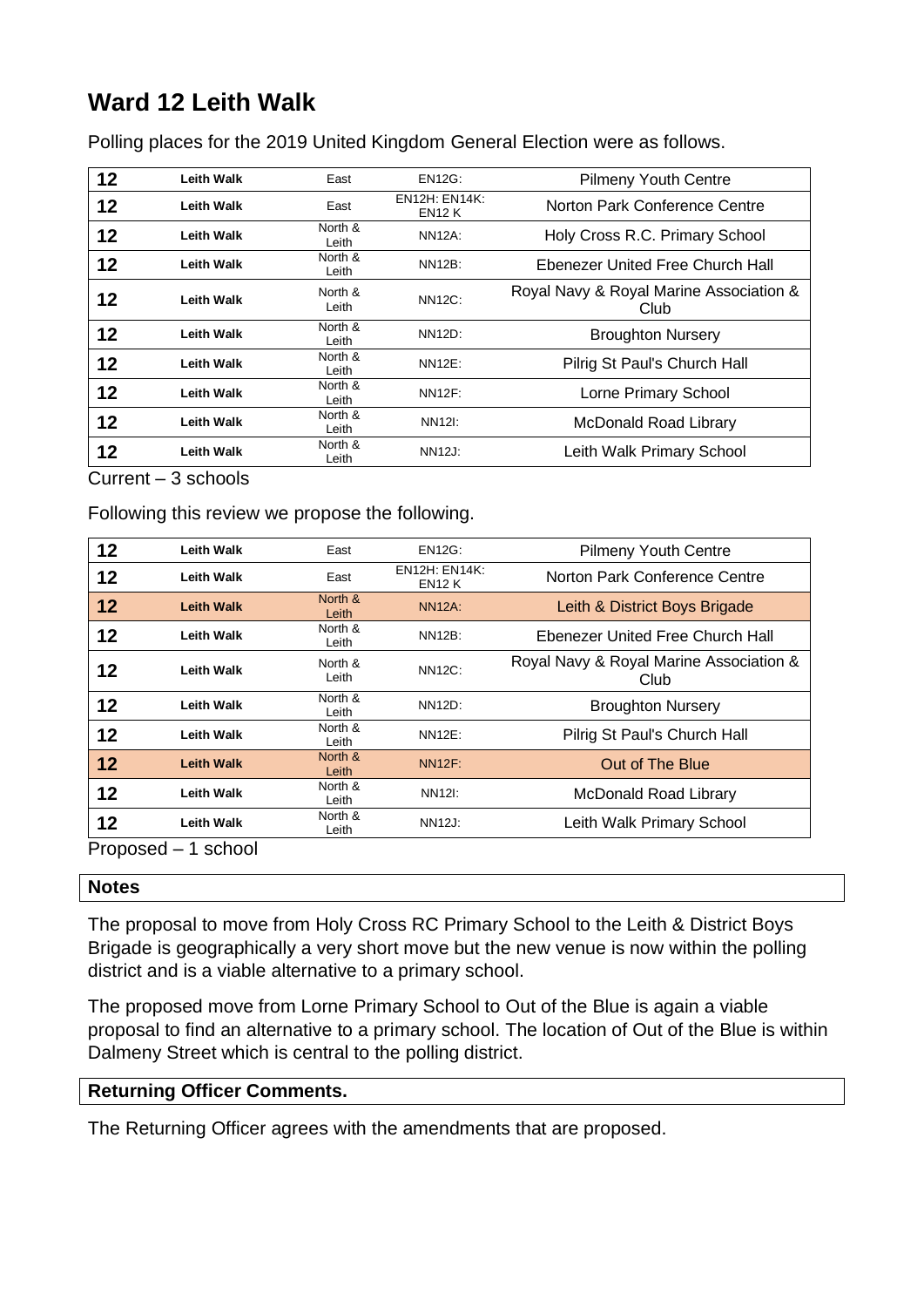# **Ward 13 Leith**

Polling places for the 2019 United Kingdom General Election were as follows.

| 13 | Leith | East             | EN13E:        | Hermitage Park Primary School          |
|----|-------|------------------|---------------|----------------------------------------|
| 13 | Leith | North &<br>Leith | <b>NN13B:</b> | North Leith Parish Church Hall         |
| 13 | Leith | North &<br>Leith | <b>NN13C:</b> | St. Mary's (Leith) R.C. Primary School |
| 13 | Leith | North &<br>Leith | NN13D:        | South Leith Parish Church Halls        |

Current – 2 schools

Following this review, we propose the following.

| 13 | Leith | East             | <b>EN13E:</b> | Hermitage Park Primary School          |
|----|-------|------------------|---------------|----------------------------------------|
| 13 | Leith | North &<br>Leith | <b>NN13B:</b> | North Leith Parish Church Hall         |
| 13 | Leith | North &<br>Leith | <b>NN13C:</b> | St. Mary's (Leith) R.C. Primary School |
| 13 | Leith | North &<br>Leith | NN13D:        | South Leith Parish Church Halls        |

Proposed 2 schools

#### **Notes**

There are no changes proposed to the arrangements for Ward 13. No suitable alternatives could be found for Hermitage Park or St Mary's RC Primary Schools.

### **Returning Officer Comments**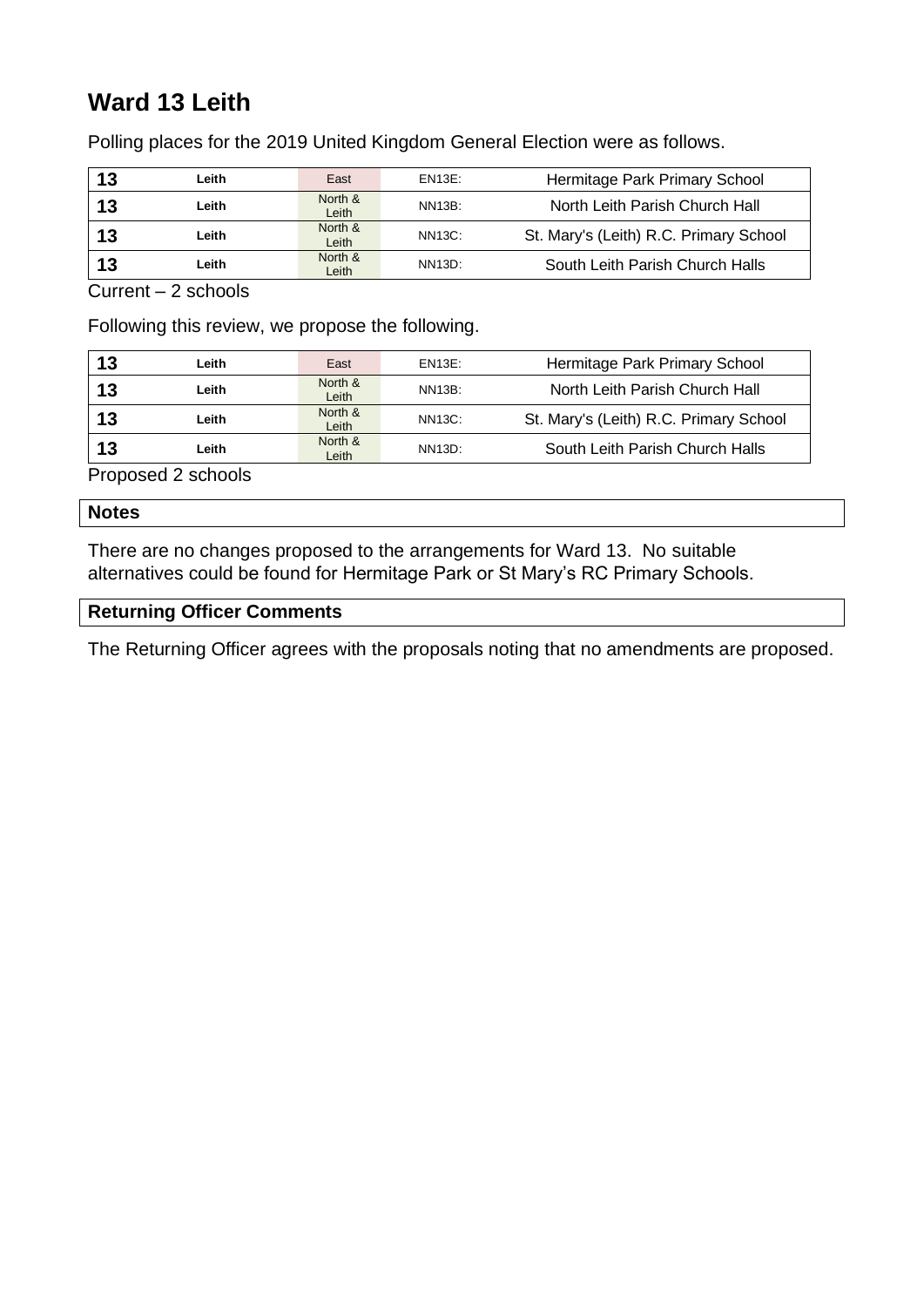# **Ward 14 Craigentinny/ Duddingston**

Polling places for the 2019 United Kingdom General Election were as follows.

| 14 | Craigentinny/<br><b>Duddingston</b> | East | EE14A:        | St. Ninian's R.C. Church Hall                     |
|----|-------------------------------------|------|---------------|---------------------------------------------------|
| 14 | Craigentinny/<br><b>Duddingston</b> | East | EE14B:        | <b>Craigentinny Community Centre</b>              |
| 14 | Craigentinny/<br>Duddingston        | East | EE14C:        | Wilson Memorial United Free Church of<br>Scotland |
| 14 | Craigentinny/<br><b>Duddingston</b> | East | EE14D: EN14L: | Abbeyhill Primary School                          |
| 14 | Craigentinny/<br><b>Duddingston</b> | East | EE14F:        | Willowbrae Parish Church                          |
| 14 | Craigentinny/<br><b>Duddingston</b> | East | EE14G:        | Northfield/Willowbrae Community Centre            |
| 14 | Craigentinny/<br><b>Duddingston</b> | East | EE14H:        | Parsons Green Nursery School                      |
| 14 | Craigentinny/<br><b>Duddingston</b> | East | EE14M:        | Restalrig Lochend Community Hub                   |

### Current 2 schools

Following this review we propose the following.

| 14         | Craigentinny/<br>Duddingston        | East | EE14A:        | St. Ninian's R.C. Church Hall                     |
|------------|-------------------------------------|------|---------------|---------------------------------------------------|
| 14         | Craigentinny/<br><b>Duddingston</b> | East | EE14B:        | <b>Craigentinny Community Centre</b>              |
| 14         | Craigentinny/<br>Duddingston        | East | <b>EE14C:</b> | Wilson Memorial United Free Church of<br>Scotland |
| 14         | Craigentinny/<br><b>Duddingston</b> | East | EE14D: EN14L: | Meadowbank Church                                 |
| 14         | Craigentinny/<br><b>Duddingston</b> | East | EE14F:        | Willowbrae Parish Church                          |
| 14         | Craigentinny/<br><b>Duddingston</b> | East | EE14G:        | Northfield/Willowbrae Community Centre            |
| 14         | Craigentinny/<br><b>Duddingston</b> | East | EE14H:        | Parsons Green Nursery School                      |
| 14         | Craigentinny/<br><b>Duddingston</b> | East | EE14M:        | <b>Restalrig Lochend Community Hub</b>            |
| Proposed 1 | school                              |      |               |                                                   |

#### **Notes**

The only proposed change within Ward 14 involves moving from Abbeyhill Primary School to Meadowbank Church. The location of the church is more central to the polling district and the church has been used many times prior to the 2016 polling review.

### **Returning Officer Comments**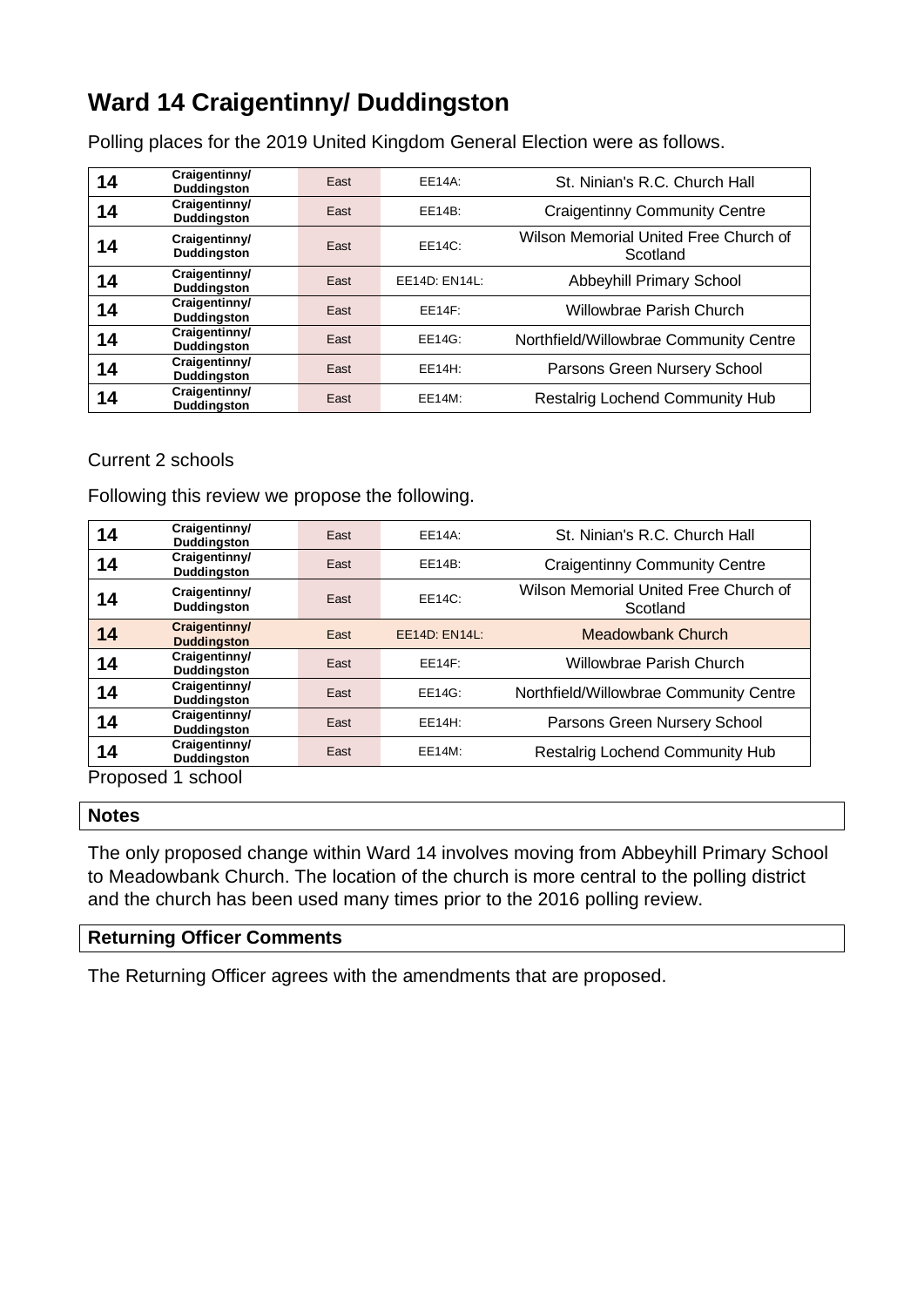## **Ward 15 Southside/ Newington**

Polling places for the 2019 United Kingdom General Election were as follows.

| 15 | Southside/Newington         | East  | $EC15A$ :           | Southside Community Centre                         |
|----|-----------------------------|-------|---------------------|----------------------------------------------------|
| 15 | <b>Southside/ Newington</b> | East  | $EC15C$ :           | <b>Nelson Hall Community Centre</b>                |
| 15 | <b>Southside/ Newington</b> | East  | ES15H:              | <b>Cameron House Community Education</b><br>Centre |
| 15 | <b>Southside/ Newington</b> | South | SS <sub>15</sub> D: | St. Catherine's Argyle Church                      |
| 15 | Southside/Newington         | South | <b>SS15F:</b>       | Marchmont St. Giles' Parish Church                 |
| 15 | Southside/Newington         | South | SS <sub>15G</sub> : | Mayfield Salisbury Church Hall                     |
| 15 | <b>Southside/ Newington</b> | South | SS <sub>15</sub> :  | <b>Reid Memorial Church Hall</b>                   |
| 15 | <b>Southside/ Newington</b> | South | SS <sub>15</sub> J: | <b>Liberton Primary School</b>                     |
| 16 | <b>Liberton/ Gilmerton</b>  | South | SE16D: SE17L:       | Goodtrees Neighbourhood Centre                     |

Current – 1 school

### Following this review we propose the following.

| 15 | <b>Southside/ Newington</b> | East  | EC15A:              | Southside Community Centre                         |
|----|-----------------------------|-------|---------------------|----------------------------------------------------|
| 15 | <b>Southside/ Newington</b> | East  | $EC15C$ :           | <b>Nelson Hall Community Centre</b>                |
| 15 | Southside/Newington         | East  | <b>ES15H:</b>       | <b>Cameron House Community Education</b><br>Centre |
| 15 | <b>Southside/ Newington</b> | South | SS15D:              | St. Catherine's Argyle Church                      |
| 15 | <b>Southside/ Newington</b> | South | SS15F:              | Marchmont St. Giles' Parish Church                 |
| 15 | <b>Southside/ Newington</b> | South | SS15G:              | Mayfield Salisbury Church Hall                     |
| 15 | <b>Southside/ Newington</b> | South | SS <sub>15</sub> :  | Reid Memorial Church Hall                          |
| 15 | Southside/Newington         | South | SS <sub>15J</sub> : | <b>Liberton Primary School</b>                     |
| 16 | <b>Liberton/ Gilmerton</b>  | South | SE16D: SE17L:       | Goodtrees Neighbourhood Centre                     |
| —  | .                           |       |                     |                                                    |

Proposed – 1 school

### **Notes**

There are no changes proposed to the arrangements for Ward 15. No suitable alternatives could be found for Liberton Primary School.

### **Returning Officer Comments**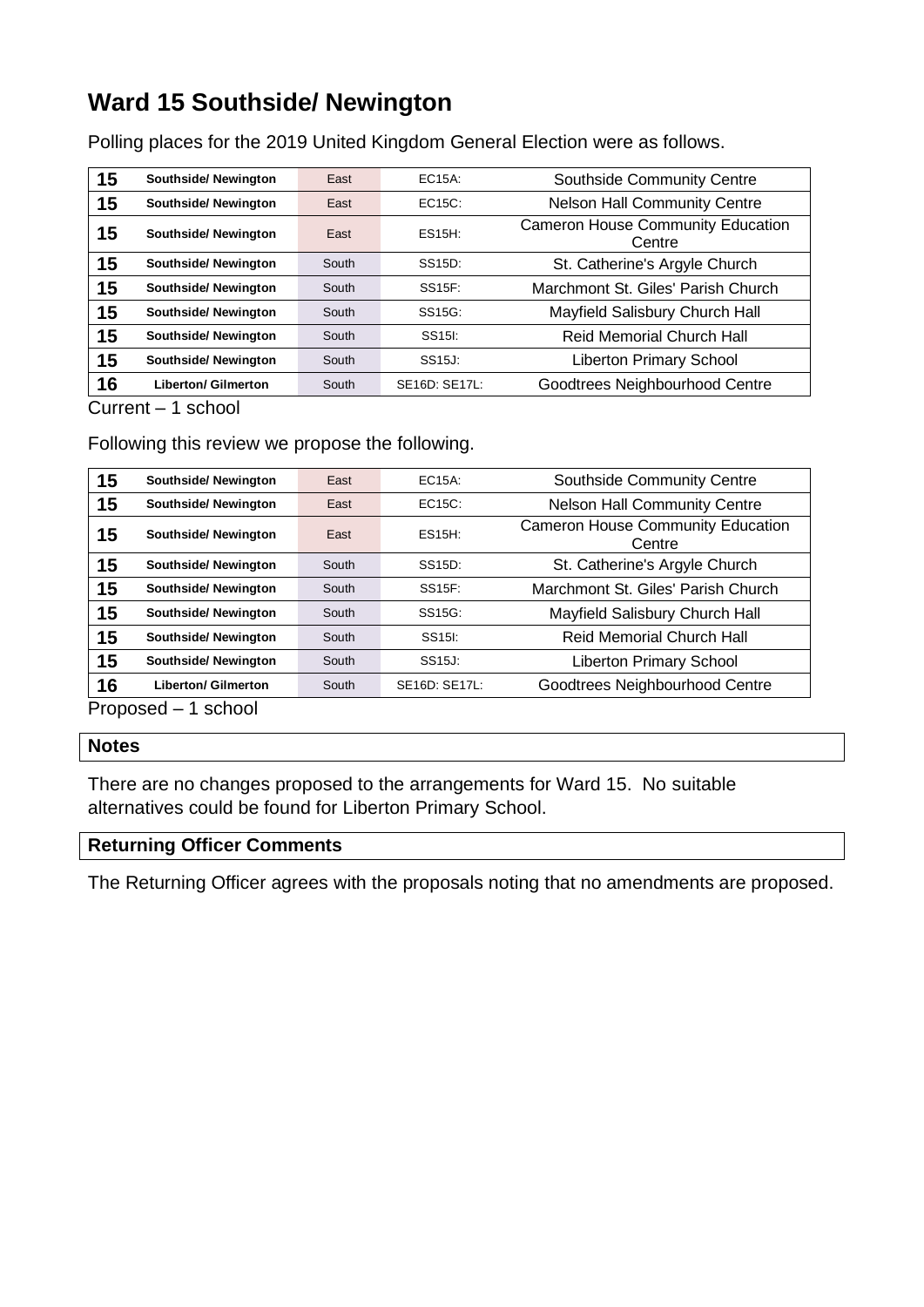### **Ward 16 Liberton/ Gilmerton**

Polling places for the 2019 United Kingdom General Election were as follows.

| 16 | <b>Liberton/ Gilmerton</b> | South | SE16D: SE17L:       | Goodtrees Neighbourhood Centre       |
|----|----------------------------|-------|---------------------|--------------------------------------|
| 16 | <b>Liberton/ Gilmerton</b> | South | <b>SE16F:</b>       | Alnwickhill Road Army Reserve Centre |
| 16 | <b>Liberton/ Gilmerton</b> | South | SE16G:              | South Neighbourhood Office           |
| 16 | <b>Liberton/ Gilmerton</b> | South | SE16H: SS16E:       | Liberton Kirk Halls                  |
| 16 | <b>Liberton/ Gilmerton</b> | South | SE16I:              | Liberton Northfield Church Hall      |
| 16 | <b>Liberton/ Gilmerton</b> | South | SE16J:              | <b>Valley Park Community Centre</b>  |
| 16 | <b>Liberton/ Gilmerton</b> | South | <b>SE16K:</b>       | <b>Gilmerton Community Centre</b>    |
| 16 | <b>Liberton/ Gilmerton</b> | South | SS <sub>16A</sub> : | St. John Vianney R.C. Primary School |
| 16 | <b>Liberton/ Gilmerton</b> | South | <b>SS16B:</b>       | St. Gregory's R.C. Church Hall       |

Current – 1 school

Following this review we propose the following.

| 16 | <b>Liberton/ Gilmerton</b> | South | SE16D: SE17L: | Goodtrees Neighbourhood Centre       |
|----|----------------------------|-------|---------------|--------------------------------------|
| 16 | <b>Liberton/ Gilmerton</b> | South | <b>SE16F:</b> | Alnwickhill Road Army Reserve Centre |
| 16 | <b>Liberton/ Gilmerton</b> | South | <b>SE16G:</b> | <b>Gracemount Leisure Centre</b>     |
| 16 | <b>Liberton/ Gilmerton</b> | South | SE16H: SS16E: | Liberton Kirk Halls                  |
| 16 | <b>Liberton/ Gilmerton</b> | South | SE16I:        | Liberton Northfield Church Hall      |
| 16 | <b>Liberton/ Gilmerton</b> | South | SE16J:        | <b>Valley Park Community Centre</b>  |
| 16 | <b>Liberton/ Gilmerton</b> | South | <b>SE16K:</b> | <b>Gilmerton Community Centre</b>    |
| 16 | <b>Liberton/ Gilmerton</b> | South | SS16A:        | St. John Vianney R.C. Primary School |
| 16 | <b>Liberton/ Gilmerton</b> | South | <b>SS16B:</b> | St. Gregory's R.C. Church Hall       |

Proposed 1 school

### **Notes**

The use of the South Neighbourhood Office has provided a number of challenges recently due to the office's other uses and library the operation of the library. The layout of polling stations within the office is in addition very complicated therefore it is proposed to move back to the leisure centre which has hosted polling many times previously.

No alternative has been found for St. John Vianney R.C. Primary School

### **Returning Officer Comments**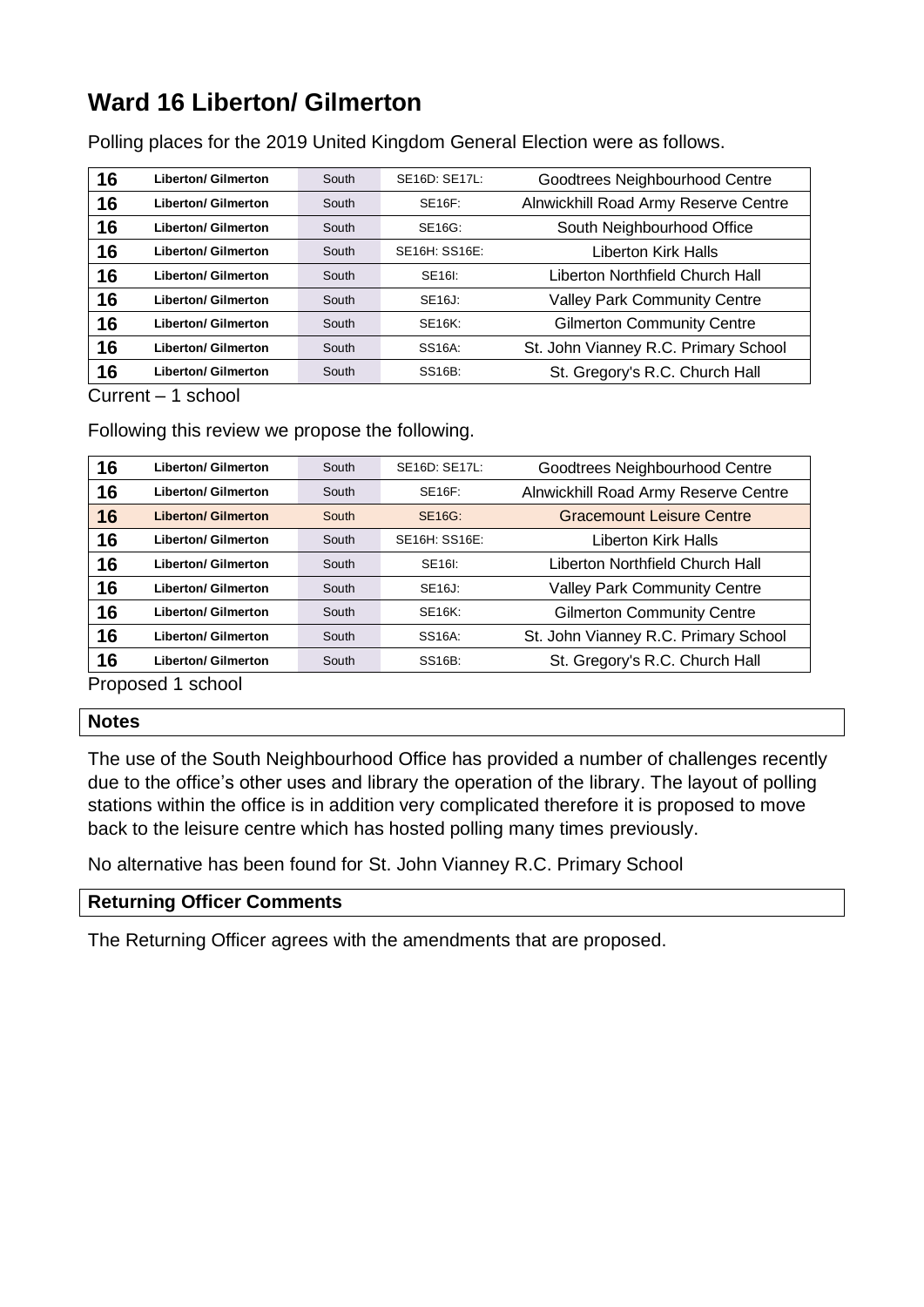### **Ward 17 Portobello/ Craigmillar**

Polling places for the 2019 United Kingdom General Election were as follows.

| 17 | <b>Portobello/ Craigmillar</b> | East | EE17A:                  | Portobello Community Centre        |
|----|--------------------------------|------|-------------------------|------------------------------------|
| 17 | <b>Portobello/ Craigmillar</b> | East | EE17B:                  | St. John's R.C. Primary School     |
| 17 | <b>Portobello/ Craigmillar</b> | East | EE17C:                  | Portobello and Joppa Parish Church |
| 17 | <b>Portobello/ Craigmillar</b> | East | EE17D:                  | <b>Bingham Community Centre</b>    |
| 17 | <b>Portobello/ Craigmillar</b> | East | FF17F:                  | <b>Brunstane Primary School</b>    |
| 17 | <b>Portobello/ Craigmillar</b> | East | EE17G: ES17M:<br>EE16L: | East Neighbourhood Centre          |
| 17 | <b>Portobello/ Craigmillar</b> | East | EE17J:                  | <b>Hays Business Centre</b>        |
| 17 | <b>Portobello/ Craigmillar</b> | East | EE17K:                  | Newcraighall Primary School        |

Current – 3 schools

Following this review we propose the following.

| 17 | <b>Portobello/ Craigmillar</b> | East | <b>EE17A:</b>           | Portobello Community Centre        |
|----|--------------------------------|------|-------------------------|------------------------------------|
| 17 | <b>Portobello/ Craigmillar</b> | East | EE17B:                  | St. John's R.C. Primary School     |
| 17 | <b>Portobello/ Craigmillar</b> | East | EE17C:                  | Portobello and Joppa Parish Church |
| 17 | <b>Portobello/ Craigmillar</b> | East | EE17D:                  | <b>Bingham Community Centre</b>    |
| 17 | <b>Portobello/ Craigmillar</b> | East | EE17E:                  | <b>Brunstane Primary School</b>    |
| 17 | <b>Portobello/ Craigmillar</b> | East | EE17G: ES17M:<br>EE16L: | East Neighbourhood Centre          |
| 17 | <b>Portobello/ Craigmillar</b> | East | EE17J:                  | <b>Hays Business Centre</b>        |
| 17 | <b>Portobello/ Craigmillar</b> | East | <b>EE17K:</b>           | Newcraighall Primary School        |
|    | Pronoced 3 schools             |      |                         |                                    |

Proposed 3 schools

#### **Notes**

There are no changes proposed to the arrangements for Ward 17. No suitable alternatives could be found for St. John's R.C. Primary School, Brunstane Primary School or Newcraighall Primary School

### **Returning Officer Comments**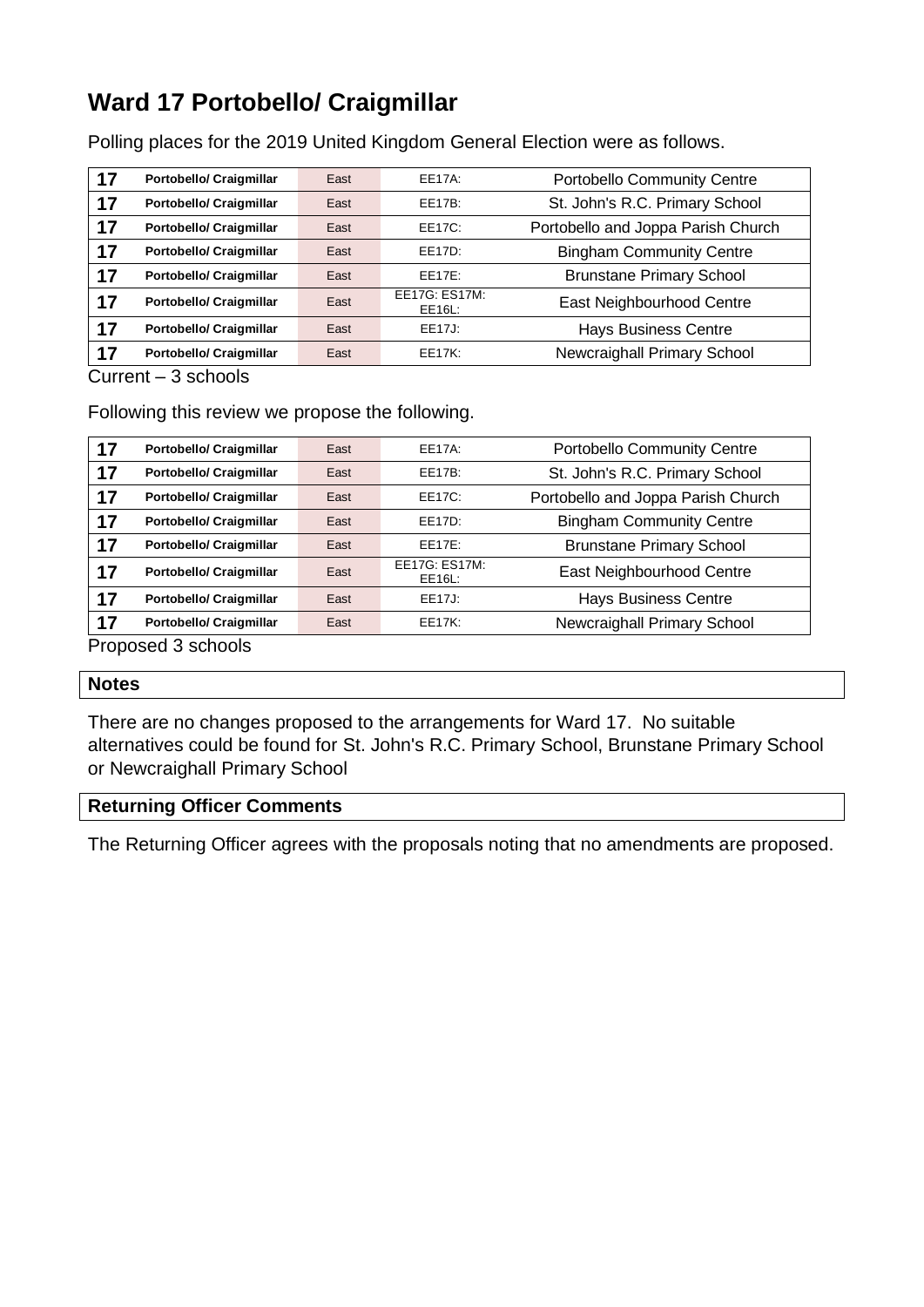### **Appendix 2**

### **Appeals Process**

Following the conclusion of the Council's review certain persons have a right to make representations to the Electoral Commission and this section sets out the Appeals Process which requires to be followed.

### **Who is entitled to make a representation to the Commission?**

- Thirty or more registered electors in each constituency (although electors registered anonymously cannot make a representation);
- A person (except the Returning Officer) who made representations to the local authority when the review was being undertaken;
- Any person who is not an elector in a constituency in the authority's area but who the Commission thinks has sufficient interest in the accessibility of disabled persons to polling places in the area or has particular expertise in relation to the access to premises or facilities of disabled persons.

In addition, the Returning Officer may make observations on any representations made to the Commission.

### **Format for all representations:**

All representations made to the Commission must be made in writing either by post, e-mail or fax. The representation must be as specific as possible and should clearly state the manner in which it is alleged that the Council has failed to properly conduct the review. There are only two grounds on which a representation may be made. These are:

(a) The local authority has failed to meet the reasonable requirements of the electors in the constituency

(b) The local authority has failed to take sufficient account of accessibility to disabled persons of the polling station(s) within a polling place

Representations based on any other premise will not be considered.

The representation should include the location and any other relevant information regarding the polling place at issue, stating specifically why it is inaccessible or does not meet the reasonable requirements of the electors.

A representation may also include for consideration specific proposals for changing the place that has been designated as the polling place.

### **Decision making process of the Commission**

Upon receipt of a representation, the Commission will request all relevant documentation from the Council and will show the Council the representation.

The Returning Officer is entitled to make observations on the representation submitted to the Commission and should give a report on the probable polling stations which would likely be used should the representation be successful.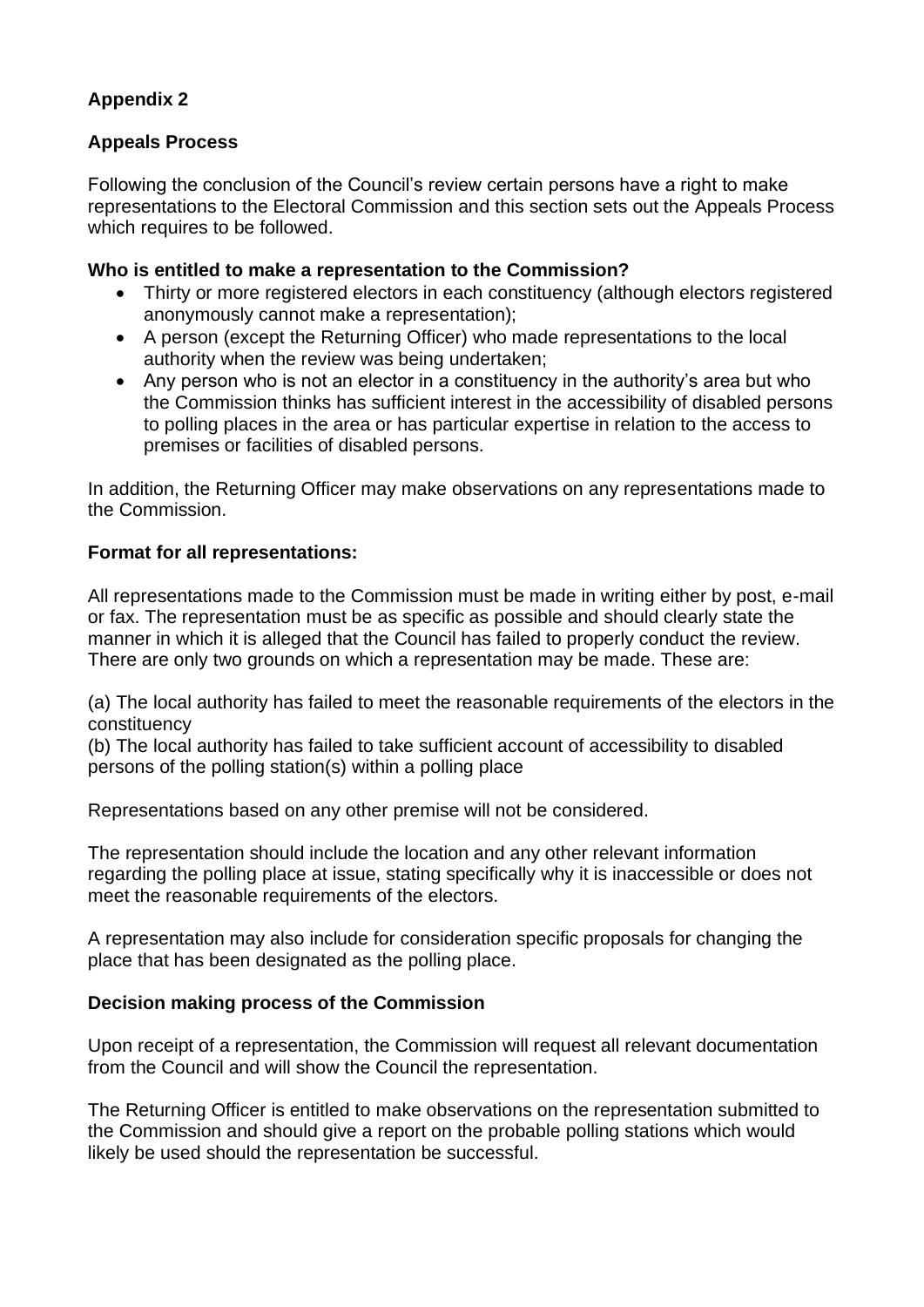The documentation from the Council, the observations of the Returning Officer and any other relevant information will be taken into consideration, in conjunction with the representation.

The Commission may seek advice from persons with expertise on accessibility issues when making its decision.

The Commission will set out in writing its conclusions and reasons for its decision. The Commission's decision will be issued to the person(s) who made the representation, the Council and the Returning Officer. The decision and related documents will also be published on the Commission's website and the Angus Council website.

The Commission may direct the Council to consider any alterations to the polling places that it deems necessary under the review. After two months, if the Council has failed to make the alterations the Commission can itself make the alterations as if the Council had implemented them.

#### **Please send any representations to:**

Legal Counsel The Electoral Commission 3 Bunhill Row London EC1Y 8YZ Tel: 020 7271 0500 Fax: 020 7271 0505 Email: [appeals@electoralcommission.org.uk](mailto:appeals@electoralcommission.org.uk)